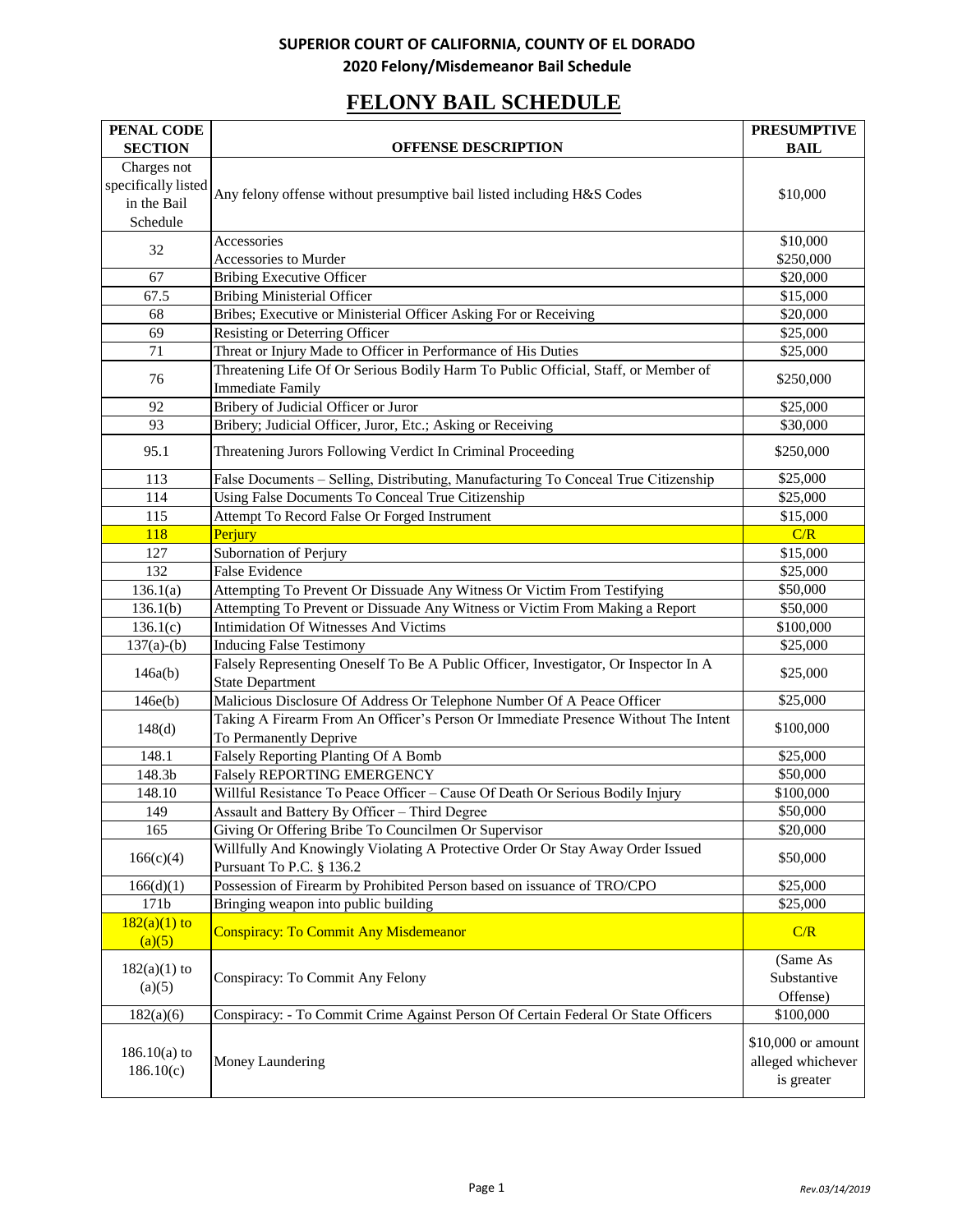| $186.11(a)(2)$ to<br>186.11(a)(3) | <b>Aggravated White Collar Crime</b>                                                | $$10,000$ or amount<br>alleged whichever<br>is greater |
|-----------------------------------|-------------------------------------------------------------------------------------|--------------------------------------------------------|
| 186.22(a)                         | Participation In Criminal Street Gang                                               | \$50,000                                               |
| 186.26(a)<br>186.26(b)            | Soliciting/Coercing Gang Activity                                                   | \$50,000                                               |
| 186.28                            | Supplying Or Selling Firearm Used In Street Gang Activity                           | \$50,000                                               |
| $187 - 189$                       | Murder, First Degree                                                                | <b>NO BAIL</b>                                         |
| 191.5(a)                          | Vehicular Manslaughter While Intoxicated with Gross Negligence                      | \$250,000                                              |
| 191.5(b)                          | Vehicular Manslaughter While Intoxicated without Gross Negligence                   | \$100,000                                              |
| 192(a)                            | <b>Voluntary Manslaughter</b>                                                       | \$150,000                                              |
| 192(b)                            | <b>Involuntary Manslaughter</b>                                                     | \$50,000                                               |
| 192(c)1                           | Vehicular Manslaughter with Gross Negligence                                        | \$150,000                                              |
| 192(c)(2)                         | Vehicular Manslaughter without Gross Negligence                                     | \$50,000                                               |
| 192(c)(3)                         | Vehicular Manslaughter Where Collision Staged For Financial Gain                    | \$250,000                                              |
| 192.5(a)                          | Vehicular Manslaughter by Vessel w/o drugs/alcohol with gross negligence            | \$150,000                                              |
| 203                               | Mayhem                                                                              | \$150,000                                              |
| 205                               | Mayhem, Aggravated                                                                  | \$1 Million                                            |
| 206                               | Torture                                                                             | \$1 Million                                            |
| 207                               | Kidnapping                                                                          | \$200,000                                              |
| 207(b)                            | Kidnapping A Victim Under 14 For Sexual Assault                                     | \$1 Million                                            |
| 209(a)                            | Kidnapping For Ransom Or Extortion                                                  | \$1 Million                                            |
| 209(b)                            | Kidnapping For Robbery, Sexual Assault                                              | \$1 Million                                            |
| 209.5                             | Kidnapping During The Commission Of A Carjacking                                    | \$1 Million                                            |
| 210.5                             | False Imprisonment, Using Person As Shield                                          | \$500,000                                              |
| 211                               | Robbery                                                                             | \$50,000                                               |
| 212.5                             | Robbery - In residence                                                              | \$200,000                                              |
| 664/212.5                         | Attempted robbery - In residence                                                    | \$100,000                                              |
| 213(b)                            | <b>Attempted Robbery</b>                                                            | \$25,000                                               |
| 215                               | Carjacking                                                                          | \$200,000                                              |
| 217.1(a)                          | <b>Assault On Public Official</b>                                                   | \$500,000<br>\$1 Million                               |
| 217.1(b)                          | Attempt To Kill Public Official<br>Train Derailing Or Firing Bridge                 |                                                        |
| 219                               | -With Death                                                                         | \$1 Million                                            |
|                                   |                                                                                     |                                                        |
| 219.1                             | Throwing Missile At Common Carrier Vehicle With Bodily Harm                         | \$75,000                                               |
| 219.2                             | Throwing Missile Or Shooting At Train Or Other Conveyance                           | \$25,000                                               |
| 220                               | Assault With Intent To Commit Mayhem, Rape, Sodomy                                  | \$100,000                                              |
| 220(b)                            | Assault with Intent to Commit Specified Sex Crime During Commission of First Degree | \$1 Million                                            |
|                                   | <b>Burglary</b>                                                                     |                                                        |
| 222                               | Administering Controlled Substances OR Anesthetic To Aid Felony                     | \$25,000                                               |
| 236                               | <b>False Imprisonment</b>                                                           | \$25,000                                               |
| 236.1(a)                          |                                                                                     | \$500,000                                              |
| 236.1(b)                          | Human Trafficking                                                                   | \$1,000,000                                            |
| 236.1(c)                          |                                                                                     | \$2,000,000                                            |
|                                   | 241.2 Thru 241.7 Assault On Custodial or Other Specified Officer                    | \$30,000                                               |
| 243(c)                            | Battery On Peace Officer, Custodial Officer, Firefighter, Etc., With Injury         | \$50,000                                               |
| 243(d)                            | Battery with Serious Bodily Injury                                                  | \$50,000                                               |
| 243.1 thru 243.9                  | <b>Battery</b>                                                                      | \$25,000                                               |
| 244                               | <b>Assault With Caustic Chemicals</b>                                               | \$150,000                                              |
| 244.5(b)                          | Assault With Stun Gun Or Taser                                                      | \$25,000                                               |
| 245(a)(1)                         | Assault With Deadly Weapon Or Force Likely To Produce Great Bodily Injury           | \$50,000                                               |
| 245(a)2                           | Assault With A Firearm                                                              | \$100,000                                              |
| 245(a)3                           | <b>Assault With A Machinegun</b>                                                    | \$250,000                                              |
| 245(a)4                           | <b>Assault With GBI</b>                                                             | \$25,000                                               |
| 245(b)                            | Assault With A Semiautomatic Rifle                                                  | \$100,000                                              |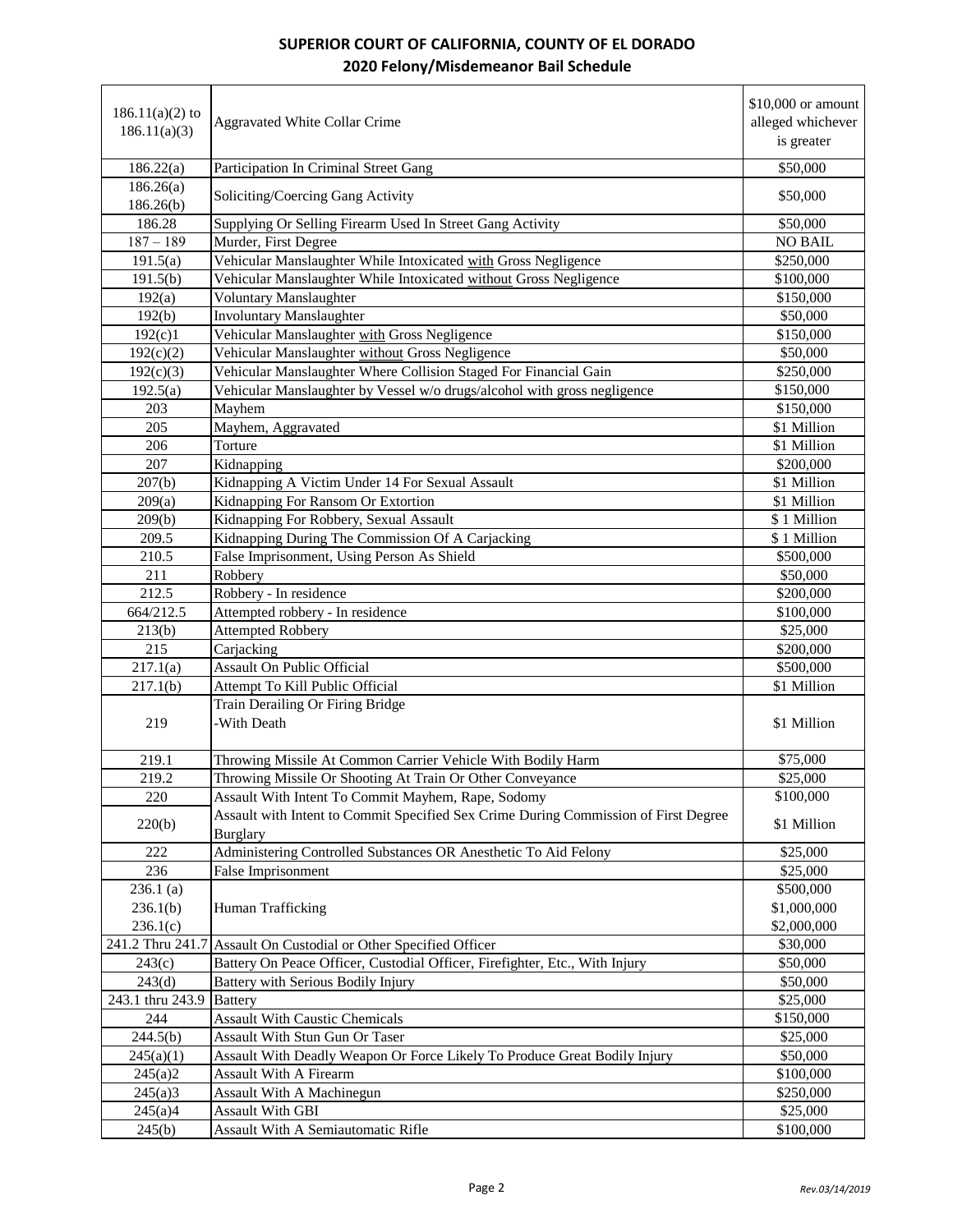| 245(c)           | Assault With A Deadly Weapon Or Force Likely To Produce Great Bodily Injury Upon A                                      | \$125,000              |
|------------------|-------------------------------------------------------------------------------------------------------------------------|------------------------|
|                  | Peace Officer Or Firefighter                                                                                            |                        |
| 245(d)(1)        | Assault With A Firearm Upon A Peace Officer Or Firefighter                                                              | \$250,000              |
| 245(d)(2)        | Assault With A Semiautomatic Rifle Upon A Peace Officer Or Firefighter                                                  | \$500,000              |
| 245(d)(3)        | Assault With A Machinegun Or Assault Weapon Upon A Peace Officer Or Firefighter                                         | \$500,000              |
| 245.2            | Assault With A Deadly Weapon Or Force Likely To Cause Great Bodily Injury Upon                                          | \$50,000               |
|                  | <b>Transportation Worker Or Passenger</b>                                                                               |                        |
| 245.3            | Assault With A Deadly Weapon Or Force Likely To Cause Great Bodily Injury Upon<br><b>Custodial Officer</b>              | \$50,000               |
| 245.5(a)         | Assault With Deadly Weapon Or Force Likely To Cause Great Bodily Injury Upon A<br>School Employee                       | \$50,000               |
| 245.5(b)         | Assault With A Firearm Upon A School Employee                                                                           | \$100,000              |
| 245.5(c)         | Assault With A Stun Gun Or Taser Upon A School Employee                                                                 | \$50,000               |
| 246              | Shooting At Inhabited Dwelling, Vehicle, Or Aircraft                                                                    | \$100,000              |
| 246.3            | Discharging Firearm In Grossly Negligent Manner                                                                         | \$25,000               |
| 247.5            | Discharging Laser At Aircraft                                                                                           | \$50,000               |
| 261              | Rape                                                                                                                    | \$150,000              |
| 261.5(c)         | Unlawful Sexual Intercourse-Minor Over 3 Years Younger                                                                  | \$25,000               |
| 261.5(d)         | Unlawful Sexual Intercourse-21 Years or Older, Minor Under 16 Years                                                     | \$50,000               |
| 262              | Rape of Spouse                                                                                                          | \$150,000              |
| 264.1            |                                                                                                                         |                        |
|                  | Rape In Concert With Force Or Violence                                                                                  | \$200,000              |
| 266f             | Sale of Person For Immoral Purposes                                                                                     | \$250,000              |
| 266g             | Prostituting Wife                                                                                                       | \$25,000               |
|                  | Pimping                                                                                                                 | \$50,000               |
| 266h             | -Under Age 16                                                                                                           | \$100,000              |
|                  |                                                                                                                         |                        |
|                  | Pandering                                                                                                               | \$50,000               |
| 266i             | -Under Age 16                                                                                                           | \$100,000              |
|                  |                                                                                                                         |                        |
| 266j             | Procurement Of Child Under 16 For Lewd And Lascivious Acts                                                              | \$100,000              |
| 267              | Abduction Of Person Under 18 For Purposes Of Prostitution                                                               | \$500,000              |
| 269              | Rape - on a child under 14 and 10 or more years younger than defendant (PC $261(A)(@)$ ,<br>264.1, 286, 288a Or 289(A)) | \$1 Million            |
| 270              | Parent Failure To Provide For Minor Child                                                                               | C/R                    |
| 271              | Abandonment Of Child Under 14                                                                                           | \$20,000               |
|                  | Abusing Or Endangering Health Of Child - Likely To Produce Great Bodily Harm or                                         |                        |
| 273a(1)          | Death                                                                                                                   | \$50,000               |
| 273a(a)          | Child Cruelty: Causing Possible Injury/Death                                                                            | \$50,000               |
|                  | Having Custodial Care Of Child Under Age 8, And Assaulting The Child By Means Of                                        |                        |
| 273ab            | Force To Produce Bodily Injury, Which Results In Death                                                                  | \$1 Million            |
| 273d             | Corporal Punishment Or Injury Of A Child Resulting In A Traumatic Condition                                             | \$30,000               |
| 273.5(a)         | Inflict Corporal Injury On Current Or Former Spouse Or Cohabitant                                                       | \$50,000               |
| 273.5(f)(1)      | Corporal Injury - Violating PC 273.5 within 7 years of prior conviction of 243(D), 243.4, 244,                          | \$100,000              |
|                  | 244.5, OR 245                                                                                                           |                        |
| 273.6(d)         |                                                                                                                         |                        |
| 278              | Violation Of Court Order With A Prior                                                                                   | \$50,000               |
|                  | <b>Child Stealing</b>                                                                                                   | \$50,000               |
| 278.5            | Child Concealment - By Person With Right To Custody Or Visitation                                                       | \$25,000               |
| 281              | <b>Bigamy</b>                                                                                                           | \$3,000                |
| 285              | Incest                                                                                                                  | \$20,000               |
| 286(b)(1)        | Sodomy - Victim Under 18                                                                                                | \$25,000               |
| 286(b)(2)        | Sodomy - Victim Under 16, Defendant Over 21                                                                             | \$50,000               |
| 286(c)(1)        | Sodomy - Victim Under 14, Defendant 10 Years Older                                                                      | \$150,000              |
|                  |                                                                                                                         | \$250,000              |
| 286(d)           | Sodomy - In Concert - With Force Or Fear<br>Sodomy - While Incarcerated                                                 | \$35,000               |
| 286(e)           |                                                                                                                         |                        |
| 286(f)<br>286(g) | Sodomy - Victim Not Conscious Of Act<br>Sodomy - Victim Incapable Of Consent Because Of Mental Or Physical Disability   | \$150,000<br>\$150,000 |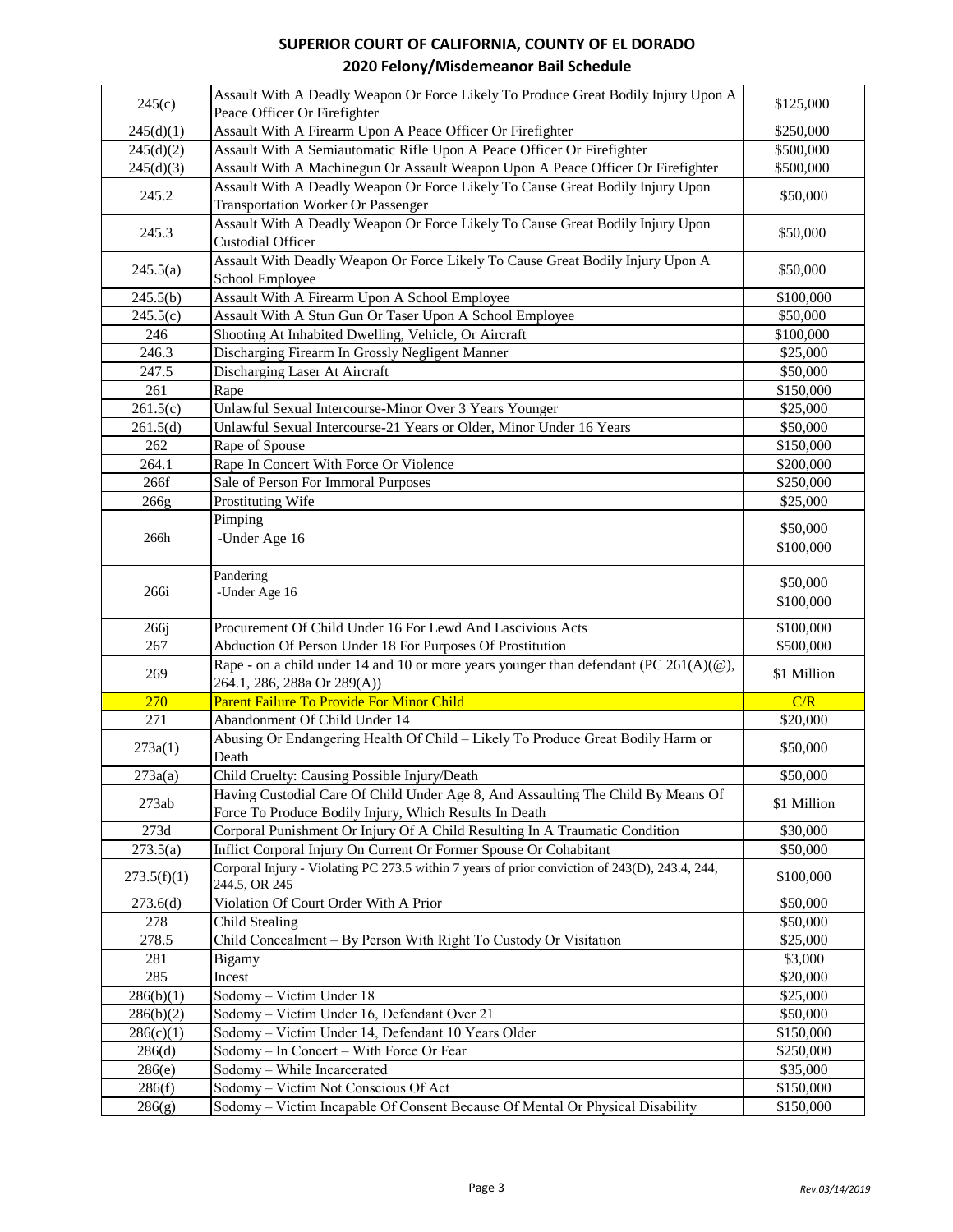|                         | Lewd Act On Child                                                                                                |                      |
|-------------------------|------------------------------------------------------------------------------------------------------------------|----------------------|
|                         | 288(A) - Victim Under 14                                                                                         | \$100,000            |
|                         | 288(B)1 - By Use Of Force Or Fear                                                                                | \$200,000            |
| 288                     | 288(B)2 - By Caretaker Upon Dependent Adult By use of Force or Fear                                              | \$200,000            |
|                         | 288(C)1 - Victim 14 Or 15, Defendant 10 Years Older                                                              | \$50,000             |
|                         | 288(C)2 - By Caretaker Upon Dependent ADULT                                                                      | \$50,000             |
|                         | <b>Oral Copulation</b>                                                                                           |                      |
| 288a                    | $288a(B)(1) - \sqrt{\text{ictim Under }18}$                                                                      | \$50,000             |
|                         | $288a(B)(2) - Victim Under 16$                                                                                   | \$50,000             |
|                         | $288a(C)(1) - Victim Under 14$                                                                                   | \$100,000            |
|                         | $288a(C)(2)$ – Use Of Force Or Fear                                                                              | \$100,000            |
| $(288a \text{ cont'd})$ | $288a(D)$ – In Concert With Force Or Fear                                                                        | \$200,000            |
|                         | $288a(E)$ – While Incarcerated                                                                                   | \$5,000              |
|                         | 288a(F) - Victim Unconscious Of Nature Of Act                                                                    | \$50,000             |
|                         | 288a(G) – Victim Incapable Of Consent Because Of Mental Or Physical Disability                                   | \$50,000             |
| 288.2                   |                                                                                                                  |                      |
|                         | Distribution Or Exhibition Of Lewd Material To Minor (As Defined In PC 313)                                      | \$25,000             |
|                         | Contacting or Attempted Contact with a Minor or Person Believed to be a Minor with                               |                      |
| 288.3                   | Intent to Commit Specified Kidnapping, Child Pornography, or Other Sex Crimes                                    | \$100,000            |
|                         | Involving a Minor                                                                                                |                      |
| 288.4(a)                | Arranging Meeting with a Minor or Person Believed to be a Minor for Purpose of                                   | \$100,000            |
|                         | Exposing Genitalia or Engaging in Lewd and Lascivious Behavior                                                   |                      |
| 288.4(b)                | Going to Place Arranged Under 288.4(a)                                                                           | \$100,000            |
| 288.5                   | Engaging In 3 Or More Acts Of Substantial Sexual Conduct With Child Under Age 14                                 | \$1 Million          |
| $288.7(a)$ , (b)        | Engaging in Specified Sexual Conduct with a Child Age 10 or Under                                                | \$1 Million          |
| $289(a) - (g)$          | Sexual Penetration By Foreign Object                                                                             | \$100,000            |
| 289(h)                  | Victim Under 18                                                                                                  | \$75,000             |
| 289(i)                  | Victim Under 16                                                                                                  | \$100,000            |
| 289(j)                  | - Victim Under 14                                                                                                | \$150,000            |
|                         | Employee, Officer, Or Agent Of Health Or Detention Facility Engaging In Sexual                                   |                      |
| 289.6                   | <b>Activity With Confined Consenting Adult</b>                                                                   | \$50,000             |
| 290.018(b)              | Willfully Failing To Register Pursuant to PC290                                                                  | \$50,000             |
| 290.018(d)              | Willfully Failing To Register By Mentally Disordered Sex Offender                                                | \$100,000            |
| 290.018(f)              | Willfully Failing to Register By Sexually Violent Predator (SVP)                                                 | \$100,000            |
| 311.1                   | Bringing Into State Matter Depicting Child In Sexual Conduct                                                     | \$25,000             |
| 311.4(b)                | Using Minor To Assist In Distribution of Obscene Matter - Posing Or Modeling                                     |                      |
| 311.4(c)                | <b>Involving Sexual Conduct</b>                                                                                  | \$100,000            |
| 311.11                  | Possess/Control any Matter Relating to Sexual Conduct of a Minor                                                 | \$50,000             |
| 311.11(b)               | Possess/Control any Matter Relating to Sexual Conduct of a Minor with a Prior                                    | \$75,000             |
| 314(1)                  | <b>Indecent Exposure With Prior Conviction</b>                                                                   | \$25,000             |
| 337a                    | <b>Bookmaking</b>                                                                                                | C/R                  |
| 347                     | Poisoning Food, Drink, Spring, Well, Etc.                                                                        | \$250,000            |
| 368(b)(1)               | <b>Elder Abuse</b>                                                                                               | \$75,000             |
| 368(b)(2)               | Elder Abuse with Great Bodily Injury                                                                             | \$100,000            |
| 368(b)(3)               | Elder Abuse Resulting in Death                                                                                   | \$250,000            |
| 368(d) & (e)            | Felony Theft-Elder Adult                                                                                         | \$25,000             |
| 399.5                   | Owning Or Having Custody Or Control Of Dog Trained To Fight, Attack, Or Kill                                     | \$15,000             |
| 405b                    | Lynching                                                                                                         | \$1,000,000          |
| 417(b)                  | Exhibiting Loaded Firearm at Day Care Center                                                                     | \$50,000             |
| 417(c)                  | Exhibiting Firearm In Presence Of Peace Officer                                                                  | \$50,000             |
| 417.3                   | Exhibiting Firearm at Occupant of Vehicle                                                                        | \$50,000             |
| 417.6                   | Intentional Infliction Of Serious Bodily Injury With Weapon                                                      | \$50,000             |
|                         |                                                                                                                  |                      |
| 417.8<br>422            | Exhibiting Weapon to Resist a Peace Officer<br>Threats To Commit Crime Resulting In Death Or Great Bodily Injury | \$100,000            |
| 422.7                   | Hate Crime                                                                                                       | \$50,000<br>\$50,000 |
| 424                     | <b>Embezzlement By Public Officer</b>                                                                            | C/R                  |
|                         |                                                                                                                  |                      |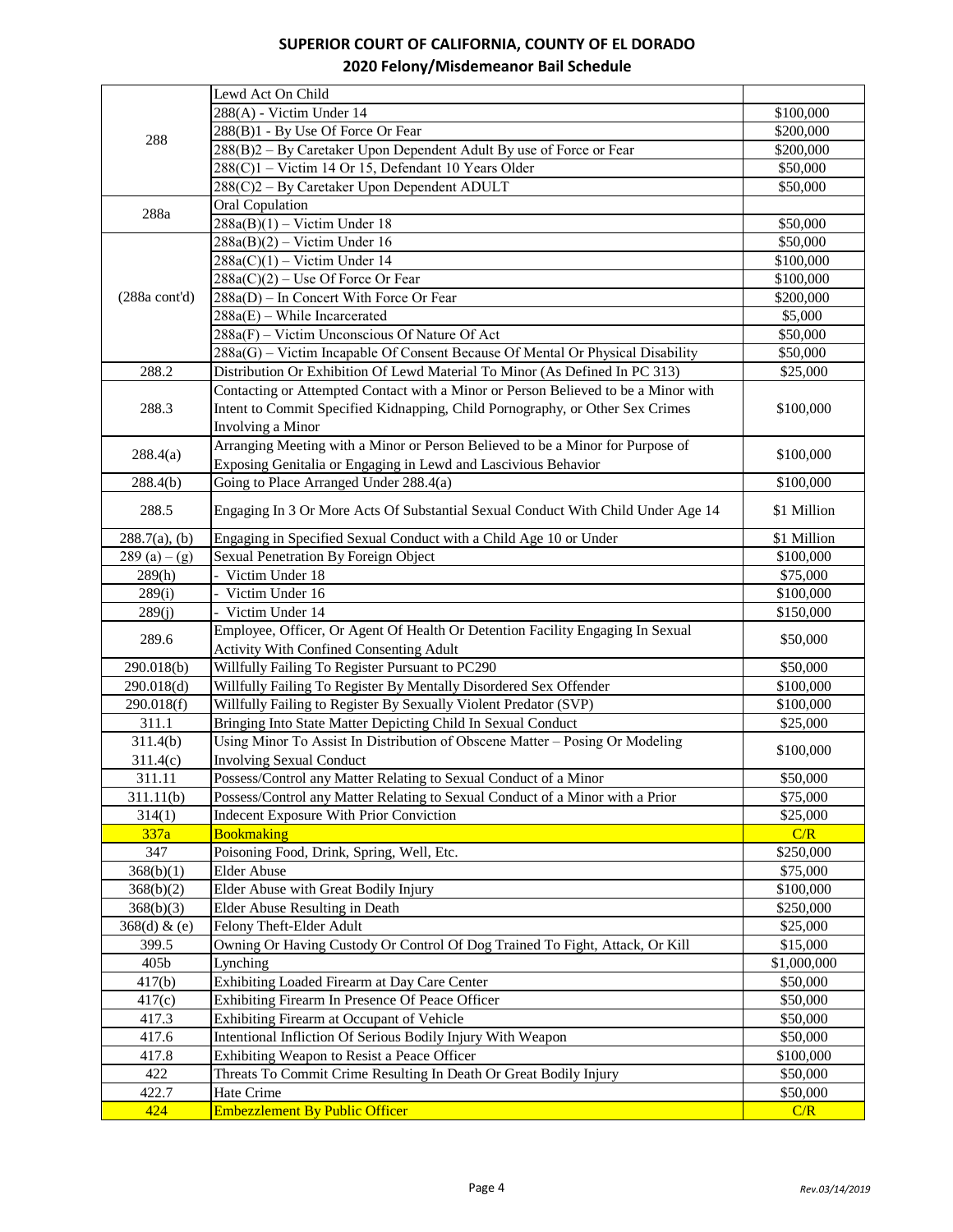| 451(a)           | Arson - With Great Bodily Injury                                                                                         | \$250,000                        |
|------------------|--------------------------------------------------------------------------------------------------------------------------|----------------------------------|
| 451(b)           | Arson - Inhabited Structure Or Property                                                                                  | \$150,000                        |
| 451(c)           | Arson - Structure Or Forest Land                                                                                         | \$100,000                        |
| 451(d)           | Arson - Personal Property                                                                                                | \$10,000                         |
| 451.5            | Aggravated Arson - Willful, Malicious Intent To Cause Injury To One Or More Persons,<br>Damage To Property, Etc.         | \$1 Million                      |
| 452(a)           | Unlawfully Causing A Fire - With Great Bodily Injury                                                                     | \$100,000                        |
| 452(b)           | Unlawfully Causing A Fire - Inhabited Structure Or Property                                                              | \$50,000                         |
| 452(c)           | Unlawfully Causing A Fire - Structure Or Forest Land                                                                     | \$40,000                         |
| 453(a)           | Possession of Explosive Or Flammable Matter                                                                              | \$25,000                         |
| 454              | Arson During State of Emergency                                                                                          | \$250,000                        |
| 455              | Arson, Attempt                                                                                                           | Same as<br>accomplished<br>crime |
|                  | First Degree Burglary - Inhabited Dwelling Coach Or Vessel                                                               | \$50,000                         |
| 460(1)           | *Inhabitant present during 1st degree burglary by stranger<br>*Victim                                                    | \$100,000                        |
| (459)            | $=$ parent or grandparent                                                                                                | \$50,000                         |
| 462(2)<br>(459)  | <b>Second Degree Burglary</b>                                                                                            | C/R                              |
| 464              | Burglary – With Explosives or Burning Device                                                                             | \$50,000                         |
| $470 - 485$      | Forgery/Counterfeiting, Etc.                                                                                             | C/R                              |
| 476(a)           | <b>NSF Checks</b>                                                                                                        | C/R                              |
| 487(a)           | <b>Grand Theft (Over \$950)</b>                                                                                          | C/R                              |
| 487(c)           | Grand Theft - Person                                                                                                     | \$25,000                         |
| 487(d)           | Grand Theft - Auto/Firearm                                                                                               | \$25,000                         |
| $496 - 497$      | <b>Receiving Stolen Property (Over \$950)</b>                                                                            | C/R                              |
| 502              | Unauthorized Tampering With or Access To Computer Data And Systems                                                       | \$10,000                         |
| $(503 - 514)$    | 504 Embezzlement                                                                                                         | C/R                              |
|                  |                                                                                                                          |                                  |
| 520              | Extortion                                                                                                                | \$25,000                         |
| 524              | Extortion - Attempts By Means Of Threat                                                                                  | \$40,000                         |
| 529              | <b>False Personation</b>                                                                                                 | C/R                              |
| 530.5            | Using Identification Of Another To Obtain Credit, Purchase Goods And Services Or To<br><b>Obtain Medical Information</b> | \$20,000                         |
| 532              | <b>False Pretenses</b>                                                                                                   | C/R                              |
| 537(a)(2)        | <b>Defrauding Innkeeper</b>                                                                                              | C/R                              |
| 548              | <b>Defrauding Insurer</b>                                                                                                | C/R                              |
| 550(a)           | <b>False Ins Claim/Pymt</b>                                                                                              | C/R                              |
| 550(b)           | Assisting Or Conspiring To Present False Statements For Claim Under Insurance Policy                                     | C/R                              |
| 591              | Injuring Or Tapping Telegraph, Telephone, Or Cable TV Line                                                               | \$10,000                         |
| $\overline{593}$ | <b>Injuring Electric Power Line</b>                                                                                      | \$10,000                         |
| 594(b)(1)        | Vandalism, Destruction \$50,000 or more                                                                                  | \$25,000                         |
|                  |                                                                                                                          | \$20,000 or amount               |
| 594.4            | Injecting Or Throwing Upon, Or Otherwise Defacing Any Structure With Butyric Acid,                                       | of damage whichever is           |
|                  | Or Any Other Similar Noxious Or Caustic Chemical Or Substance                                                            | greater                          |
|                  |                                                                                                                          | \$15,000 or amount               |
|                  |                                                                                                                          | of alleged damage                |
| 594.7            | (Vandalism) Two Prior Convictions For P.C. 594                                                                           | whichever is                     |
|                  |                                                                                                                          | greater                          |
| 600(a)           | Serious Injury to Police Dog                                                                                             | \$25,000                         |
| 626.9            | Guns On School or College Campus or Playground                                                                           | \$25,000                         |
| 646.9(a)         | Stalking                                                                                                                 | \$50,000                         |
|                  |                                                                                                                          |                                  |
| 646.9(b)         | <b>Stalking Violation of TRO</b>                                                                                         | \$100,000                        |
| 646.9(c)         | Stalking with Prior Specified Felony Conviction                                                                          | \$150,000                        |
| 647.6<br>653f    | Annoying or Molesting Child Under 18<br>Solicitation To Commit Felony                                                    | \$25,000<br>Same as underlying   |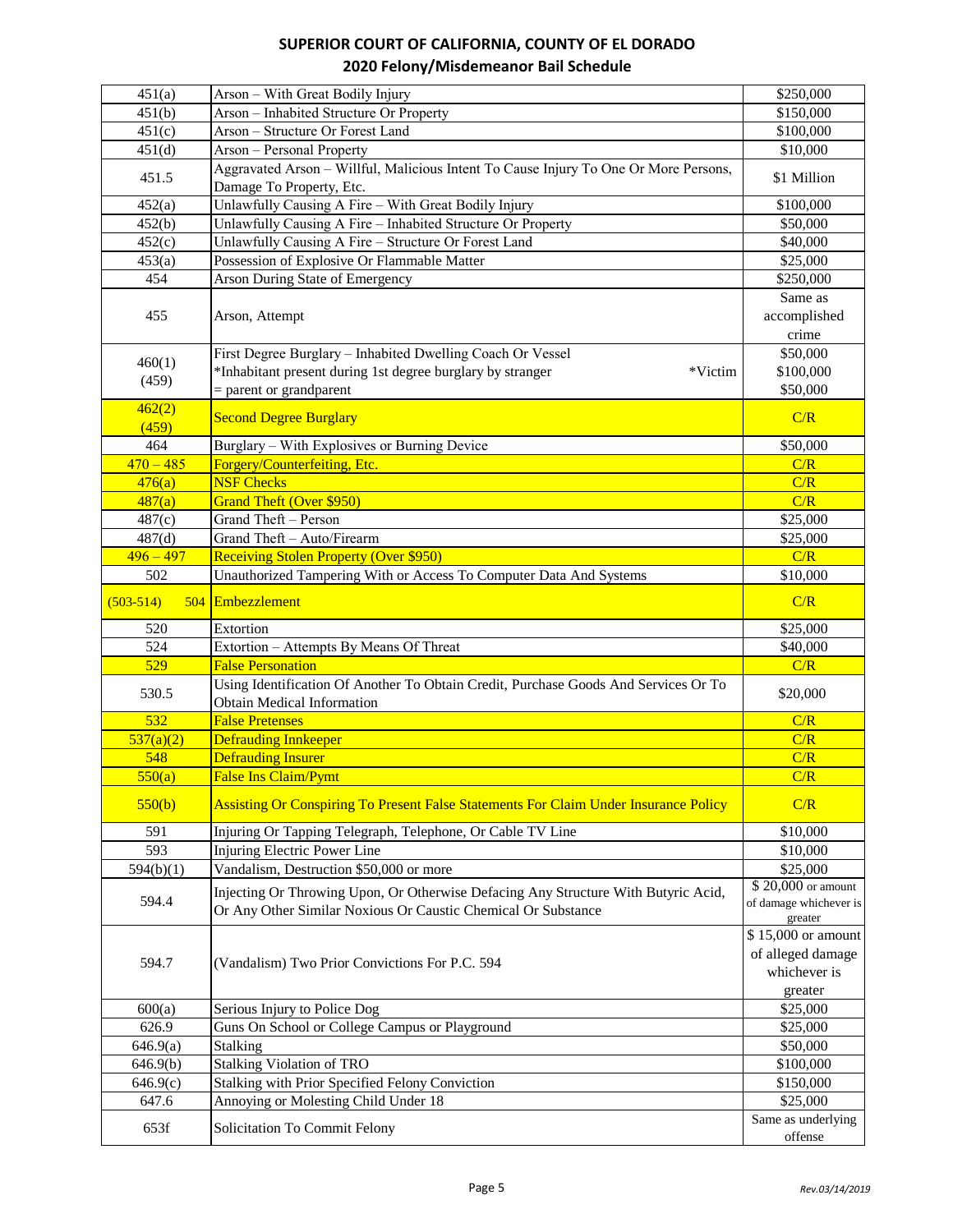| 653t(d)        | Interrupting Transmission Of An Emergency Communication When It Results In Serious<br><b>Bodily Injury Or Property Loss</b>                                                                                                        | \$10,000                                                                |
|----------------|------------------------------------------------------------------------------------------------------------------------------------------------------------------------------------------------------------------------------------|-------------------------------------------------------------------------|
| 664            | Attempt to commit a crime                                                                                                                                                                                                          | Same as underlying<br>offense                                           |
| 666            | Petty Theft – having been previously convicted of 3 or more theft related offenses                                                                                                                                                 | C/R                                                                     |
| 666.5          | Enhancement For Felony Vehicle Theft Or Grand Theft Auto With Prior                                                                                                                                                                | \$10,000                                                                |
| 836.6          | Escape or attempt to escape from that custody after magistrate or judge has ordered that<br>person remanded                                                                                                                        | \$50,000                                                                |
| 1320           | <b>Fail To Appear</b>                                                                                                                                                                                                              | C/R                                                                     |
| 1551           | Fugitives – Crime In Other State                                                                                                                                                                                                   | What demanding<br>state asking for<br>bail; No Bail on<br>Life Offenses |
| 1552.1         | If Murder, Escape Or Parole Violation                                                                                                                                                                                              | NO BAIL or<br>contact judge                                             |
| 1554.3         | Persons returned to the state by extradition                                                                                                                                                                                       | <b>Amount of Warrant</b><br>plus \$100,000                              |
| 4501           | Assault With A Deadly Weapon - Prison Inmate Not Serving Life                                                                                                                                                                      | \$1 Million                                                             |
| 4501.1         | State Prison Inmate Committing Battery Upon State Prison Office Or Employee By<br>Throwing, Or Causing To Be Placed Or Thrown, A Mixture Of Human Excrement Or<br>Other Bodily Fluids Or Substances                                | \$1 Million                                                             |
| 4501.5         | Battery Upon Person Not An Inmate                                                                                                                                                                                                  | \$500,000                                                               |
| 4502           | Possession Of Weapon By Prison Inmate, Person Confined Or In Custody; Felony<br>Offense To Carry, Manufacture, Attempt To Manufacture Weapons (Dirk, Dagger,<br>Firearm, Explosive Substance) In County Jails Or County Road Camps | \$500,000                                                               |
| 4502(b)        | Manufacturing Or Attempting To Manufacture An Instrument Or Weapon                                                                                                                                                                 | \$500,000                                                               |
| 4503           | Holding Of Hostages By Prison Inmate                                                                                                                                                                                               | \$1 Million                                                             |
| 4530(a)        | Escape Or Attempt To Escape From Prison - With Force Or Violence                                                                                                                                                                   | \$1 Million                                                             |
| 4530(b)        | Escape Or Attempt To Escape From Prison - Without Force Or Violence                                                                                                                                                                | \$1 Million                                                             |
|                | Escape Or Attempt To Escape From County Or City Jail, Farm, Or Camp                                                                                                                                                                |                                                                         |
| 4532           | With Force                                                                                                                                                                                                                         | \$1 Million                                                             |
|                | Without Force                                                                                                                                                                                                                      | \$500,000                                                               |
| 4573           | Smuggling Narcotics Or Liquor Into Prison, Camp, Or Jail                                                                                                                                                                           | \$25,000                                                                |
| 4573.5         | Smuggling Unauthorized Drugs Into Prison, Camp, Or Jail                                                                                                                                                                            | \$25,000                                                                |
| 4573.9         | Non-Inmate Selling to Inmate                                                                                                                                                                                                       | Same as Bail for<br>H&S11352                                            |
| 4574           | Smuggling Weapon Into Jail Or Prison                                                                                                                                                                                               | \$100,000                                                               |
| 11411(b)       | Terrorizing                                                                                                                                                                                                                        | \$50,000                                                                |
| 11411(c)       | Terrorizing - Religious Symbol                                                                                                                                                                                                     | \$50,000                                                                |
| 11418(a)1      | Possession, Manufacture, Or Use Of Weapon Of Mass Destruction                                                                                                                                                                      | \$1 Million                                                             |
| 11418(b)1      | Use Of Weapon Of Mass Destruction Against A Person                                                                                                                                                                                 | \$2 Million                                                             |
| 11418(b)2      | Use Of Weapon Of Mass Destruction In Water Or Food                                                                                                                                                                                 | \$1 Million                                                             |
| 11418(b)3      | Use Of Weapon Of Mass Destruction Against Animals Or Crops                                                                                                                                                                         | \$1 Million                                                             |
| 11418(c)       | Use Of Weapon Of Mass Destruction Against Natural Resources                                                                                                                                                                        | \$1 Million                                                             |
| 11418(d)       | <b>Manufacturing Pathogens</b>                                                                                                                                                                                                     | \$1 Million                                                             |
| 11418.5        | Credible Threat To Use Weapon Of Mass Destruction                                                                                                                                                                                  | \$100,000                                                               |
| 18710          | Possession of Destruction Device                                                                                                                                                                                                   | \$500,000                                                               |
| 18715          | Possession Of Destructive Device                                                                                                                                                                                                   | \$500,000                                                               |
| 18720          | Intention To Make Destructive Device Without Valid Permit                                                                                                                                                                          | \$500,000                                                               |
| 18725          | Carrying Or Placing Explosives On Transportation Vehicles                                                                                                                                                                          | \$500,000                                                               |
| 18740          | Explosion Of Destructive Device With Intent To Injure                                                                                                                                                                              | \$1 Million                                                             |
| 18745          | Explosion Or Attempt To Explode Destructive Device With Intent To Murder                                                                                                                                                           | \$1 Million                                                             |
| 18750<br>18755 | Explosion Or Ignition Of Destructive Device - Causing Bodily Injury<br>Explosion Of Destructive Device Which Causes Death, Mayhem, Or Great Bodily Injury                                                                          | \$500,000<br><b>NO BAIL</b>                                             |
| 19100          | Carrying a Concealed Explosive Substance                                                                                                                                                                                           | \$500,000                                                               |
|                |                                                                                                                                                                                                                                    |                                                                         |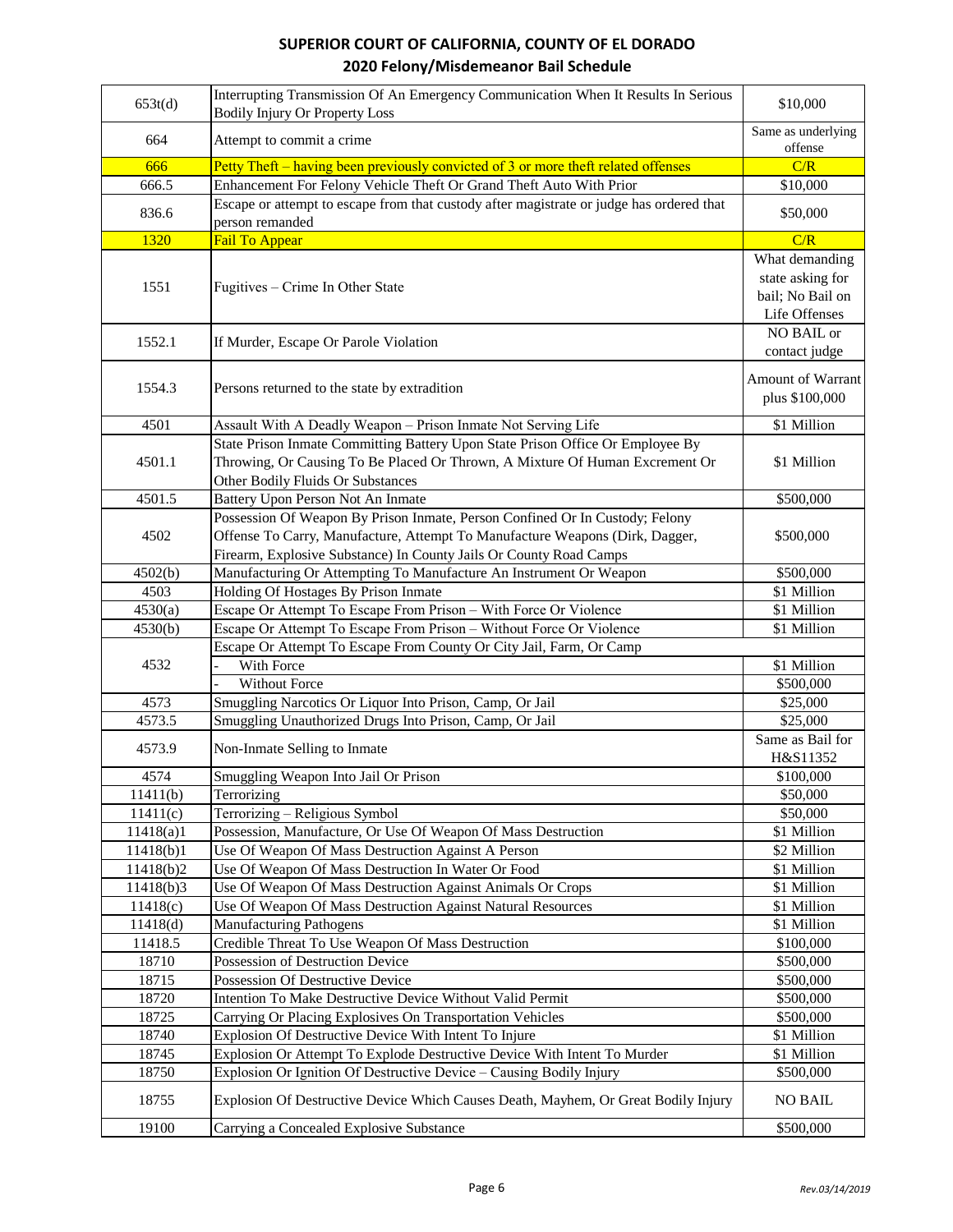| 20110               | Assembling or Intent to Assemble a Boobytrap Device                                                                                       | \$500,000          |
|---------------------|-------------------------------------------------------------------------------------------------------------------------------------------|--------------------|
| 20310               | Manufacture, Import, Sell or Possess any Air Gauge Knife                                                                                  | C/R                |
| 20410               | Manufacture, Import, Sell or Possess any Belt Buckle Knife                                                                                | C/R                |
| 20510               | Manufacture, Import, Sell or Possess any Cane Sword                                                                                       | C/R                |
| 20610               | Manufacture, Import, Sell or Possess any Lipstick Case Knife                                                                              | C/R                |
| 20710               | Manufacture, Import, Sell or Possess any Shobie-Zue                                                                                       | C/R                |
| 20910               | Manufacture, Import, Sell or Possess any Writing Pen Knife                                                                                | C/R                |
| 21110               | Manufacture, Import, Sell or Possess any Ballistic Knife                                                                                  | \$25,000           |
| 21310               | Carrying Concealed Dirk or Dagger                                                                                                         | \$10,000           |
| 21810               | Manufacture, Import, Sell or Possess any Metal Knuckles                                                                                   | C/R                |
| 22010               | Manufacture, Import, Sell or Possess any Nunchaku                                                                                         | C/R                |
| 22210               | Manufacture, Import, Sell or Possess any Leaded Cane, Billy, Blackjack, Sandbag,<br>Sandclub, Sap or Slungshot                            | C/R                |
| 22410               | Manufacture, Import, Sell or Possess any Shuriken                                                                                         | C/R                |
| 22810               | <b>Unlawful Use of Teargas</b>                                                                                                            | \$15,000           |
| 23900               | <b>Altering Serial # on Firearm</b>                                                                                                       | C/R                |
| 23910               | Altering or Obliterating Identification Marks on Tear Gas Weapon                                                                          | \$10,000           |
| 24310               | Manufacture, Import, Sell or Possess any Firearm Camouflaging Container                                                                   | \$50,000           |
| 24410               | Manufacture, Import, Sell or Possess any Cane Gun                                                                                         | \$50,000           |
| 24510               | Manufacture, Import, Sell or Possess any Firearm Not Immediately Recognizable as a<br>Firearm                                             | \$50,000           |
| 24610               | Manufacture, Import, Sell or Possess any Undetectable Firearm                                                                             | \$50,000           |
| 24710               | Manufacture, Import, Sell or Possess any Wallet Gun                                                                                       | \$50,000           |
| 25100               | Criminal Storage of Firearm-1st Degree                                                                                                    | \$50,000           |
| 25300               | Carrying A Firearm In Public Place Or On Public Street While Masking One's Identity                                                       | \$25,000           |
| 25400(c)            | Carrying Concealed Within A Vehicle A Firearm, Where Defendant Has A Prior<br>Conviction Or Is An Active Criminal Street Gang Participant | \$50,000           |
| 25800               | Carrying A Loaded Firearm With Intent To Commit Felony                                                                                    | \$50,000           |
|                     | Carrying Loaded Firearm in Vehicle, or on Person in a Public Place with Prior Felony                                                      |                    |
| 25850               | Conviction, Stolen Firearm or by Gang Member                                                                                              | \$50,000           |
| 26100(b)            | Allowing Another to Discharge Firearm From Vehicle                                                                                        | \$100,000          |
| 26100(c)            | Discharge of Firearm From Vehicle at a Person                                                                                             | \$250,000          |
| 26100(d)            | Malicious Discharge of Firearm From Vehicle                                                                                               | \$100,000          |
| 27500-27590         | Delivering Concealable Firearm To Person Within Any Of The Classes Prohibited By<br>P.C. 12021 Or 12021.1                                 | \$50,000           |
| 28250               | Knowingly Provide False Information on Firearm Application by Felon or Other<br>Prohibited Person                                         | \$10,000           |
| 29800-29875         | Persons Prohibited From Possessing Firearms                                                                                               | \$50,000           |
| 29900-29905         | Person Previously Convicted Of Violent Offense Prohibited From Possessing Firearms                                                        | \$50,000           |
| 30210               | Manufacture, Import, Sell or Possess any Explosive Bullet or Flechette Dart                                                               | \$10,000           |
| 30305               | Possession of Ammunition by Felon or Other Prohibited Person                                                                              | \$20,000           |
| 30315               | Possession Of Armor-Piercing Ammunition                                                                                                   | \$25,000           |
| 30320               | Sale Or Transport Of Armor-Piercing Ammunition                                                                                            | \$25,000           |
| 30600 - 30675       | Manufacturer, Transportation, Sale, Or Possession Of Assault Weapon                                                                       | \$50,000           |
| 30710-30735         | Failure To Relinquish/Dispose Of SKS Rifle By 1/1/00                                                                                      | \$10,000           |
| 31360               | Possession of Body Armor by Person Convicted of Violent Felony                                                                            | \$50,000           |
| 31500               | Manufacture, Import, Sell, Give, Lend or Possess any Unconventional Pistol                                                                | \$10,000           |
| 32310               | Manufacturing, Importing, Keeping For Sale, Offering Or Exposing For Sale, Giving Or<br>Lending Large-Capacity Magazine                   | \$10,000           |
| <b>VEHICLE CODE</b> |                                                                                                                                           | <b>PRESUMPTIVE</b> |
| <b>SECTION</b>      | <b>OFFENSE DESCRIPTION</b>                                                                                                                | <b>BAIL</b>        |
| 1808.4(d)           | Illegal disclosure of confidential home address information of peace officers, etc.                                                       | \$100,000          |
| 2800.2              | Flight from pursuing peace officer                                                                                                        | \$75,000           |
| 2800.3              | Flight from pursuing peace officer causing injury or death                                                                                | \$250,000          |
| 2800.4              | Evading Officer - Wrong Way Driver                                                                                                        | \$100,000          |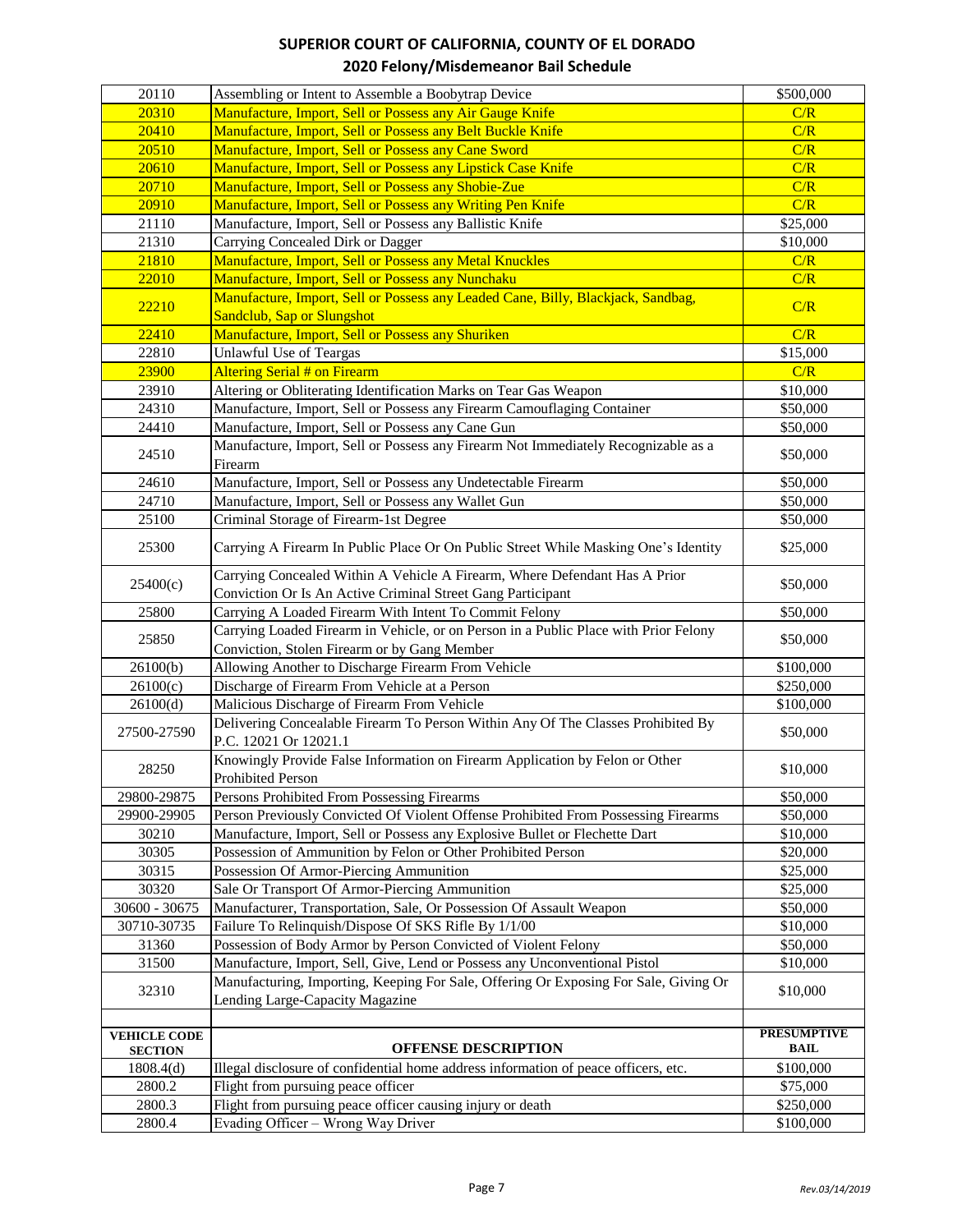| 4463                                                               | Falsified evidence of registration, ownership, or identification                                                            | \$5,000                           |
|--------------------------------------------------------------------|-----------------------------------------------------------------------------------------------------------------------------|-----------------------------------|
| 10801                                                              | Knowingly or intentionally owning a chop shop                                                                               | C/R                               |
| 10802                                                              | Knowingly altering, counterfeiting, defacing, removing, etc., vehicle identification<br>numbers                             | C/R                               |
| 10803(a)                                                           | Buying with the intent to resell more than one motor vehicle or parts with the knowledge<br>that the VINS have been altered | C/R                               |
| 10803(b)                                                           | Possessing, for the purpose of sale, more than one vehicle or parts with the knowledge<br>that the VINS have been altered   | C/R                               |
| 10851                                                              | Theft and unlawful driving or taking of a vehicle                                                                           | C/R                               |
| 10851(e)                                                           | Theft and unlawful driving or taking of a vehicle with priors                                                               | \$50,000                          |
| 20001(b)(1)                                                        | Hit & run personal injury                                                                                                   | \$25,000                          |
| 20001(b)(2)                                                        | Hit & run causing death or serious bodily injury                                                                            | \$75,000                          |
| 23110(b)                                                           | Throwing substance or missile at vehicle with intent to do great bodily injury                                              | \$50,000                          |
|                                                                    | Driving under the influence charged as a felony                                                                             | \$50,000                          |
| 23152                                                              | with 3 or more priors                                                                                                       | \$50,000                          |
|                                                                    | with 5 or more priors                                                                                                       | \$100,000                         |
|                                                                    | Driving under the influence                                                                                                 |                                   |
| 23153                                                              | *Causing bodily injury 1 victim                                                                                             | \$50,000                          |
|                                                                    | *Add \$25,000 for each addt'l victim *W/ 2 or more priors                                                                   | \$100,000                         |
|                                                                    |                                                                                                                             |                                   |
| <b>BUSINESS &amp;</b><br><b>PROFESSIONS</b><br><b>CODE SECTION</b> | <b>OFFENSE DESCRIPTION</b>                                                                                                  | <b>PRESUMPTIVE</b><br><b>BAIL</b> |
| 729(b)(3)                                                          | A Physician, Surgeon, Or Psychotherapist Engaging In Sexual Conduct With Two Or<br>More Patients Or Clients                 | \$10,000                          |
| 729(b)(4)                                                          | Two Or More Acts Of Sexual Exploitation With A Single Victim By A Physician,<br>Surgeon, Or Psychotherapist                 | \$10,000                          |
| 4324                                                               | <b>Forged Prescriptions</b>                                                                                                 | C/R                               |
| 7028.16                                                            | Contracting w/o license during State of Emergency                                                                           | C/R                               |
|                                                                    |                                                                                                                             |                                   |
| <b>WELFARE AND</b>                                                 |                                                                                                                             | <b>PRESUMPTIVE</b>                |
| <b>INSTITUTIONS</b><br><b>CODE SECTION</b>                         | <b>OFFENSE DESCRIPTION</b>                                                                                                  | <b>BAIL</b>                       |
| 1768.8(b)                                                          | Assault by a DJJ inmate upon a non-inmate by means of force likely to produce GBI                                           | \$75,000                          |
| 10980                                                              | <b>Welfare</b> fraud                                                                                                        | C/R                               |
| 11054                                                              | Perjury - Affirmation of eligibility                                                                                        | C/R                               |
|                                                                    |                                                                                                                             |                                   |
|                                                                    |                                                                                                                             |                                   |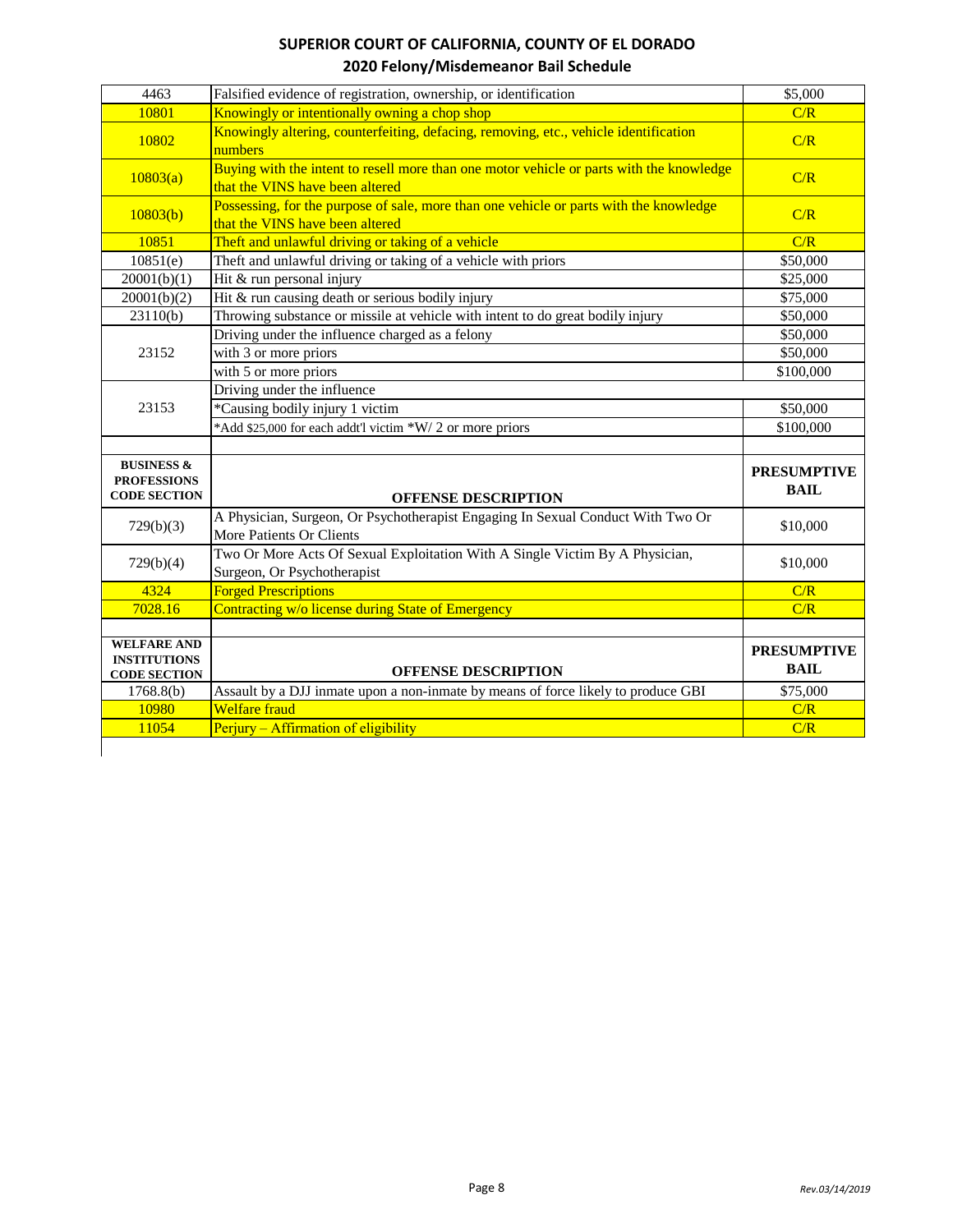| <b>HEALTH AND</b><br><b>SAFETY CODE</b> |                                                                                  | <b>PRESUMPTIVE</b>   |
|-----------------------------------------|----------------------------------------------------------------------------------|----------------------|
| <b>SECTION</b>                          | <b>OFFENSE DESCRIPTION</b>                                                       | <b>BAIL</b>          |
|                                         |                                                                                  | \$20,000 if less     |
|                                         |                                                                                  | than 1/2 oz.         |
|                                         |                                                                                  | \$75,000 if          |
|                                         |                                                                                  | exceeding 1/2 oz. to |
|                                         |                                                                                  | 2 oz.                |
|                                         |                                                                                  | \$100,000 if         |
| 11351                                   |                                                                                  | exceeding 2 oz. to   |
| 11352.1                                 | Possession; Possession For Sale; Transportation For Sale                         | 1 lb.                |
| 11352                                   |                                                                                  | \$200,000 if         |
|                                         |                                                                                  | exceeding 1 lb. to 3 |
|                                         |                                                                                  | lbs.                 |
|                                         |                                                                                  | \$500,000 if         |
|                                         |                                                                                  | exceeding 3 lbs. to  |
|                                         |                                                                                  | 10 lbs.              |
|                                         |                                                                                  | \$1,000,000 if       |
|                                         |                                                                                  | exceeding 10 lbs.    |
|                                         |                                                                                  | \$50,000 if less     |
|                                         |                                                                                  | than 1/2 oz.         |
|                                         |                                                                                  | \$100,000 if         |
|                                         |                                                                                  | exceeding 1/2 oz. to |
|                                         |                                                                                  | 2 oz.                |
|                                         |                                                                                  | \$150,000 if         |
|                                         | Use of Minor For Unlawful Transaction                                            | exceeding 2 oz. to   |
| 11353                                   |                                                                                  | 1 lb.                |
| 11353.7<br>11354                        |                                                                                  |                      |
|                                         |                                                                                  | \$300,000 if exceed  |
|                                         |                                                                                  | 1 lb. to 3 lbs.      |
|                                         |                                                                                  | \$1,000,000 if       |
|                                         |                                                                                  | exceeding 3 lbs. to  |
|                                         |                                                                                  | 10 lbs.              |
|                                         |                                                                                  | \$2,000,000 if       |
|                                         |                                                                                  | exceeding 10 lbs.    |
| 11355                                   | Delivery Of Falsely Represented Items                                            | \$5,000              |
| 11358                                   | <b>Cultivation (Less Than 2 Lbs. Involved)</b>                                   | C/R                  |
| 11359                                   | Possession For Sale                                                              | \$10,000             |
| 11360                                   | Transportation, Distribution, Importation                                        | \$10,000             |
| 11361                                   | Employment Of Minors For Unlawful Transactions (More Than 2 Lbs. Involved)       | \$25,000             |
| 11363                                   | <b>Peyote – Planting And Harvesting</b>                                          | C/R                  |
| 11366                                   | Maintaining A Place For Selling, Giving, Using Controlled Substance              | \$10,000             |
| 11366.5                                 | Management Of Location Used For Unlawful Manufacturer Or Storage Of Controlled   | \$35,000             |
|                                         | Substance                                                                        |                      |
| 11366.6                                 | Use Of Location Used For Unlawful Manufacture Or Storage Of Controlled Substance | \$50,000             |
| 11366.7<br>11366.7(b)                   | Sale Of Chemical, Drug, Or Laboratory Apparatus For Unlawful Use                 | \$25,000             |
| 11368                                   | <b>Generation And Use Of Forged Or Altered Prescriptions</b>                     | C/R                  |
| 11370.1                                 | Possession of Controlled Substance while Armed with Firearm                      | \$50,000             |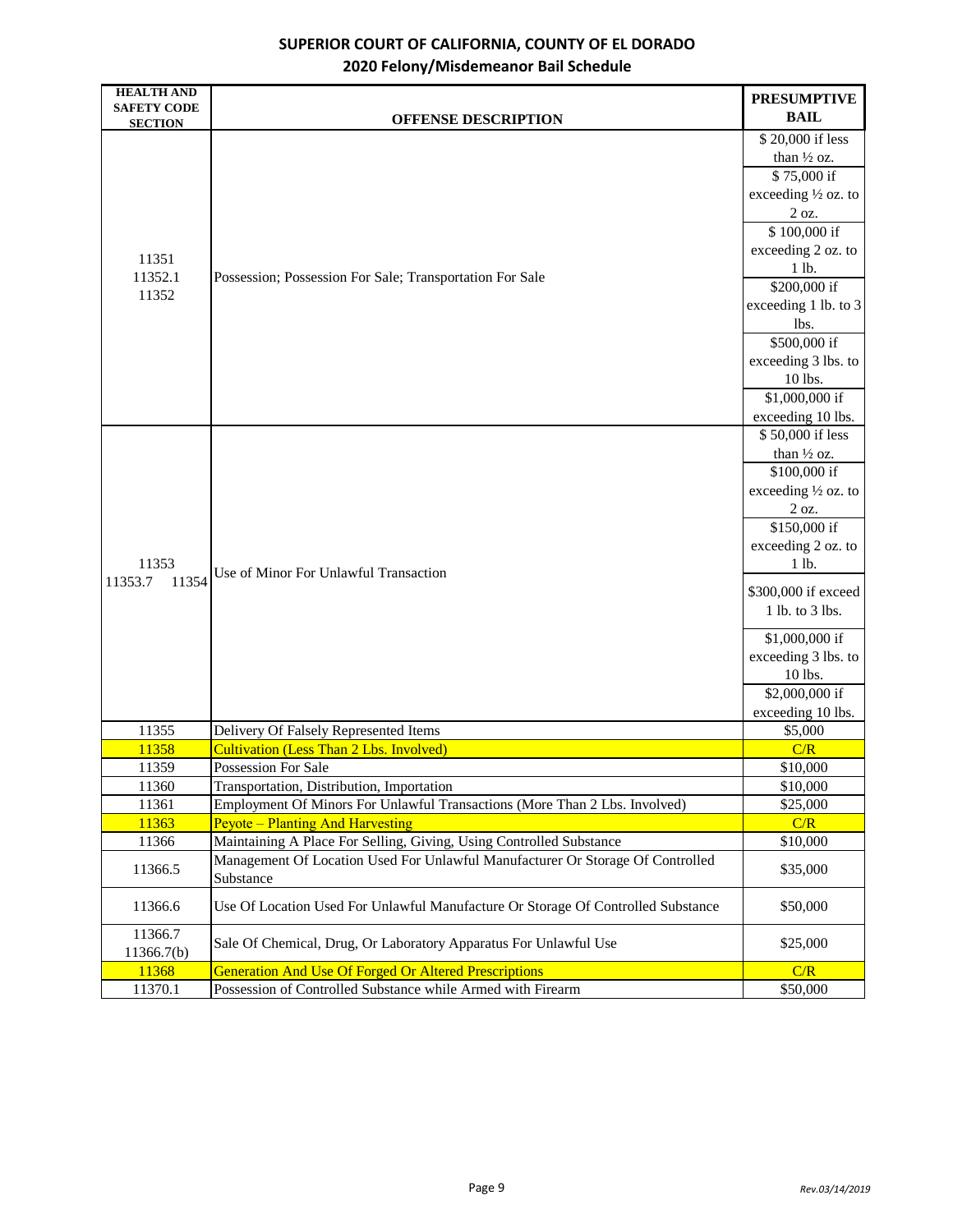|            |                                                                                     | \$20,000 if less               |
|------------|-------------------------------------------------------------------------------------|--------------------------------|
|            |                                                                                     | than 1/2 oz.                   |
|            |                                                                                     | \$75,000 if                    |
|            |                                                                                     | exceeding $\frac{1}{2}$ oz. to |
|            |                                                                                     | 2 oz.                          |
|            |                                                                                     | \$100,000 if                   |
|            |                                                                                     | exceeding 2 oz. to             |
| 11378 thru | Possession Of Controlled Substance; Possession For Sale; Manufacture Or Controlled  | 1 lb.                          |
| 11379.6    | Substance                                                                           | \$200,000 if                   |
|            |                                                                                     | exceeding 1 lb. to 3           |
|            |                                                                                     | lbs.                           |
|            |                                                                                     | \$500,000 if                   |
|            |                                                                                     | exceeding 3 lbs. to            |
|            |                                                                                     | 10 lbs.                        |
|            |                                                                                     | \$1,000,000 if                 |
|            |                                                                                     | exceeding 10 lbs.              |
|            |                                                                                     | \$50,000 if less               |
|            |                                                                                     | than 1/2 oz.                   |
|            |                                                                                     | \$150,000 if                   |
|            |                                                                                     | exceeding 1/2 oz. to           |
|            |                                                                                     | 2 oz.                          |
|            |                                                                                     | \$250,000 if                   |
|            |                                                                                     | exceeding 2 oz. to             |
| 11380      | <b>Employment Of Minors For Unlawful Transactions</b>                               | 1 lb.                          |
|            |                                                                                     | \$400,000 if                   |
|            |                                                                                     | exceeding 1 lb. to 3           |
|            |                                                                                     | lbs.                           |
|            |                                                                                     | \$1,000,000 if                 |
|            |                                                                                     | exceeding 3 lbs. to            |
|            |                                                                                     | 10 lbs.                        |
|            |                                                                                     | \$2,000,000 if                 |
| 11382      | Substitution Of Fraudulently Represented Items                                      | exceeding 10 lbs.<br>\$10,000  |
| 11383      | Possession With Intent To Manufacture                                               | \$50,000                       |
| 11550(e)   | Under the Influence While in Possession of Firearm                                  | \$25,000                       |
| 25189.5    | Disposal Of Hazardous Waste At Unlawful Facility; Transportation                    | \$50,000                       |
|            |                                                                                     | \$30,000 for Each              |
| 25190      | Second Or Subsequent Violation of 25189.5, 25189.6, 25189.7, Or 25191               | <b>Addt'l Violation</b>        |
| 120291     | Knowingly Exposing Another To HIV                                                   | \$500,000                      |
|            |                                                                                     |                                |
|            | <b>ENHANCEMENTS</b>                                                                 |                                |
|            | Each prior conviction can only be used once                                         |                                |
|            | On parole                                                                           | ADD: NO BAIL                   |
|            | On Post Release Community Supervision                                               | <b>ADD: NO BAIL</b>            |
|            | On Mandatory Community Supervision                                                  | ADD: NO BAIL                   |
|            | On misdemeanor probation                                                            | ADD: \$10,000                  |
|            | On felony probation                                                                 | ADD: \$25,000                  |
|            | Each prior felony conviction                                                        | ADD: \$15,000                  |
|            | Prior prison term                                                                   | ADD: \$25,000                  |
|            | One prior violent or serious felony (as defined in Appendix B $\&$ C)               | \$250,000                      |
|            | Two or more prior violent or serious felonies (as defined in Appendix B & C)        | \$1 Million                    |
|            | 1st new felony with pending felony                                                  | ADD: \$50,000                  |
|            | If multiple new felony charges with pending felony add for each secondary occurance | ADD: \$25,000                  |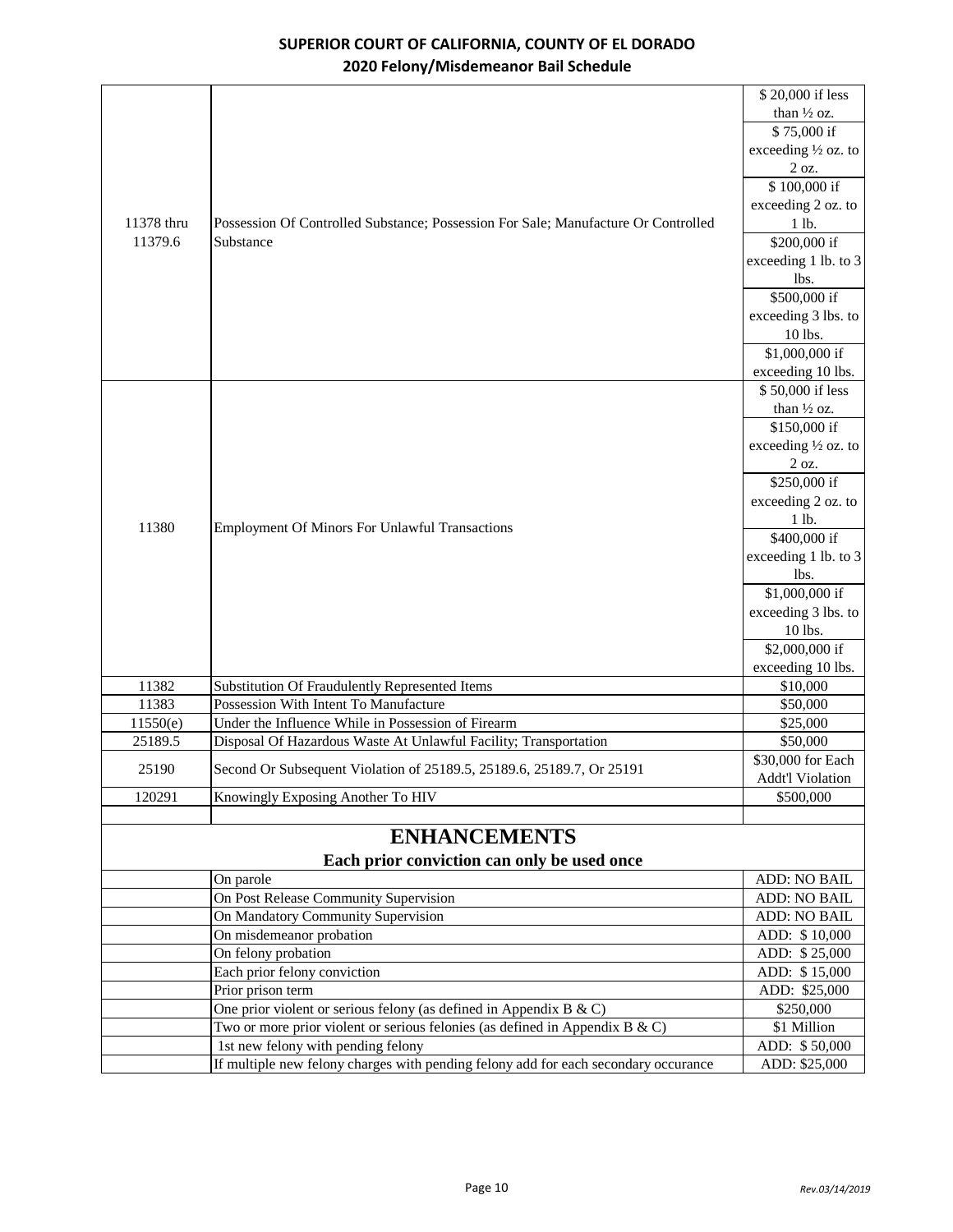# **PENAL CODE ENHANCEMENTS**

|                    |                                                                                                                                                                 | \$10,000 or amount |
|--------------------|-----------------------------------------------------------------------------------------------------------------------------------------------------------------|--------------------|
| 186.11(a)(2)       |                                                                                                                                                                 | alleged taken      |
| 186.11(a)(3)       | Aggravated white collar crime                                                                                                                                   | whichever is       |
|                    |                                                                                                                                                                 | greater            |
| 186.22(b)(1)       | Felony committed for benefit of street gang                                                                                                                     | \$50,000           |
| 186.22(b)(4)       | Felony committed for benefit of street gang - life term                                                                                                         | \$1 Million        |
| 186.22(d)          | Public offense (felony or misdemeanor) committed for benefit of street gang                                                                                     | \$50,000           |
| 190.05             | Second-degree murder with prior 187                                                                                                                             | \$1 Million        |
| 191.5(d)           | Gross vehicular manslaughter with certain priors                                                                                                                | \$1 Million        |
|                    | Hate Crime                                                                                                                                                      |                    |
| $422.75(a)$ or (b) |                                                                                                                                                                 | \$20,000           |
| 422.75(c)          |                                                                                                                                                                 |                    |
|                    | -In concert                                                                                                                                                     | \$30,000           |
| 451.1              | Arson with prior; GBI to emergency personnel; GBI to more than 1 victim; multiple                                                                               | \$100,000          |
|                    | structures or special device used                                                                                                                               |                    |
| 452.1              | Reckless fire                                                                                                                                                   | \$100,000          |
| 667.5(c)(21)       | Another Person Other Than Accomplice in Residence During Burglary                                                                                               | \$50,000           |
| 667.51             | Prior Sex Offense, Minor Victim                                                                                                                                 | \$1 Million        |
| 667.61             | Aggravated sex offenses – life sentence                                                                                                                         | \$1 Million        |
| 667.71             | Sex crimes: 261(a)2, 262(a)1, 264.1, 288a, 288b, 289a, 288.5, 286c, 286d, 289                                                                                   | \$1 Million        |
| 667.8(a)           | Kidnapping to commit sex offense (261, 262, 264.1, 286, 288a, 289)                                                                                              | \$1 Million        |
| 667.8(b)           | Kidnapping victim under 14 to commit sex offense 286c, 288, 288a(c)                                                                                             | \$1 Million        |
| 667.85             | Kidnapping victim under 14 to permanently deprive parent                                                                                                        | \$100,000          |
| 667.9(a)           | Certain enumerated crimes when victim is disabled, over 65, or under 14                                                                                         | \$25,000           |
| 667.9(b)           | Certain enumerated crimes when victim is disabled, over 65 or under 14, and prior 289                                                                           | \$50,000           |
| 667.10             | Anal/genital penetration (289), victim disabled, over 65 or under 14, and prior 289                                                                             | \$25,000           |
| 667.15(a)          | Exhibiting to minor matter depicting minor engaging in sexual conduct (288)                                                                                     | \$10,000           |
| 667.15(b)          | Exhibiting to minor matter depicting minor engaging in sexual conduct (3 or more acts of                                                                        | \$10,000           |
|                    | 288.5)                                                                                                                                                          |                    |
| 12021.5            | Possession of firearm, detachable magazine, or belt-feeding device during street gang<br>crime                                                                  | \$10,000           |
| 12022(a)(1)        | Principal armed with firearm                                                                                                                                    | \$25,000           |
| 12022(a)(2)        | Principal armed with assault weapon or machine gun                                                                                                              | \$50,000           |
| 12022(b)(1)        | Personal use of deadly/dangerous weapon other than firearm                                                                                                      | \$25,000           |
| 12022(b)(2)        | Personal use of deadly /dangerous weapon and carjacking                                                                                                         | \$50,000           |
| 12022(c)           | Personally armed with firearm during specified drug offense                                                                                                     | \$25,000           |
| 12022(d)           | Knowledge that another principal is personally armed during specified drug offenses                                                                             | \$25,000           |
| 12022.1            | New felony offense committed while defendant released on bail or OR                                                                                             | \$50,000           |
| 12022.2(a)         | Armed with firearm with armor/metal piercing ammunition                                                                                                         | \$50,000           |
| 12022.2(b)         | Wore bulletproof vest during violent offense                                                                                                                    | \$50,000           |
| 12022.3(a)         | Sexual offenses – use of firearm or deadly weapon in commission (261, 262, 264.1, 286,2<br>88, 288a, 289)                                                       | \$50,000           |
| 12022.3(b)         | Sexual offenses – armed with firearm or deadly weapon (261, 262, 264.1, 286, 288, 288a,<br>289)                                                                 | \$50,000           |
| 12022.4            | Furnishing firearm for felony                                                                                                                                   | \$20,000           |
| 12022.5(a)         | Personal use of firearm                                                                                                                                         | \$50,000           |
| 12022.5(b)         | Personal use of assault weapon or machine gun                                                                                                                   | \$100,000          |
| 12022.53(b)        | Personal use of firearm in specified crimes (Appendix A)                                                                                                        | \$100,000          |
| 12022.53(c)        | Personal discharge of firearm in specified crimes (Appendix A)                                                                                                  | \$200,000          |
| 12022.53(d)        | Personal discharge of firearm causing GBI or death in specified crimes (Appendix A) or<br>12034 from vehicle or 246 at inhabited dwelling, vehicle, or aircraft | \$1 Million        |
| 12022.55           | Discharging firearm from vehicle with GBI or death                                                                                                              | \$200,000          |
|                    |                                                                                                                                                                 |                    |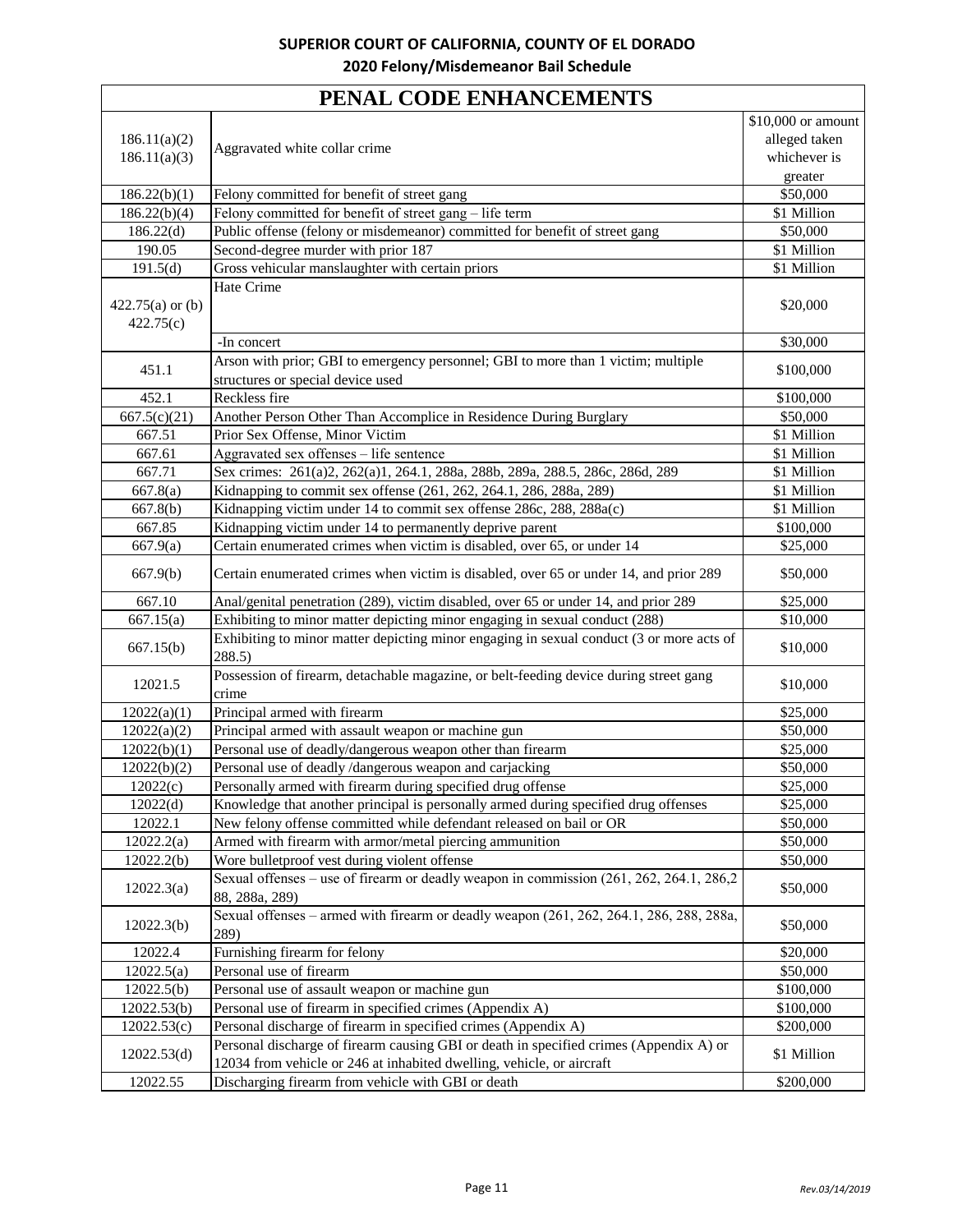| 12022.6 | Intentionally taking or damaging property during felony | $\$\,10,000$ or amount |
|---------|---------------------------------------------------------|------------------------|
|         |                                                         | of alleged loss,       |
|         |                                                         | whichever is           |
|         |                                                         | greater                |
|         |                                                         |                        |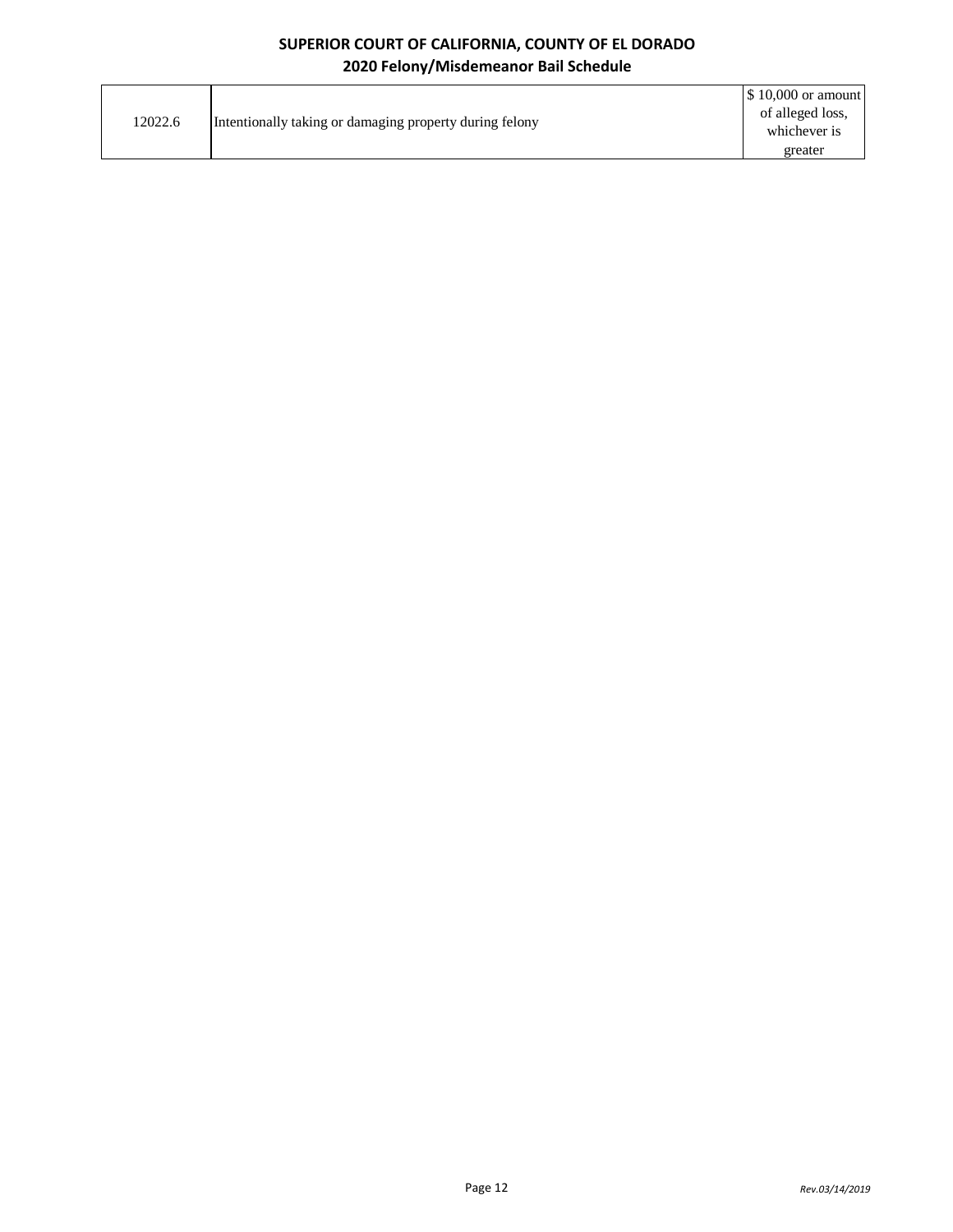|                                                                    | Personal infliction of GBI                                                                                       | \$50,000                           |
|--------------------------------------------------------------------|------------------------------------------------------------------------------------------------------------------|------------------------------------|
| 12022.7(a) thru<br>12022.7(e)                                      | with permanent brain injury or paralysis                                                                         | \$100,000                          |
|                                                                    | victim over 70                                                                                                   | \$100,000                          |
|                                                                    | child under 5                                                                                                    | \$100,000                          |
|                                                                    | DV case                                                                                                          | \$50,000                           |
| 12022.75                                                           | Administer drug against victim's will by force or fear of injury                                                 | \$50,000                           |
| 12022.8                                                            | GBI in specified sex offenses                                                                                    | \$250,000                          |
| 12022.85                                                           | Specified sex offense with AIDS or HIV                                                                           | \$250,000                          |
| 12022.9                                                            | Personal infliction of injury terminating pregnancy                                                              | \$250,000                          |
| 12022.95                                                           | Child endangerment with death                                                                                    | \$250,000                          |
| 12072(g)(4)                                                        | Dealer selling or delivering firearm to minor                                                                    | \$50,000                           |
|                                                                    |                                                                                                                  |                                    |
|                                                                    | <b>HEALTH &amp;SAFETY CODE ENHANCEMENTS</b>                                                                      |                                    |
| 11353.6                                                            | Sale of controlled substance to minor on grounds of or within 1,000 feet of school                               | Double bail of<br>original offense |
| 11370.2                                                            | Violation of 11351, 11351.5, 11352, 11378, 11378.5, 11379, 11379.5, 11379.6, 11380.5,<br>11383 with prior of any | \$10,000                           |
|                                                                    | Possession for sale, transportation, sale of heroin or cocaine                                                   |                                    |
|                                                                    | more than 1 kg                                                                                                   | \$50,000                           |
|                                                                    | more than 4 kg                                                                                                   | \$100,000                          |
| 11370.4(a)                                                         | more than 10 kg                                                                                                  | \$200,000                          |
|                                                                    | more than 20 kg                                                                                                  | \$500,000                          |
|                                                                    | more than 40 kg                                                                                                  | \$750,000                          |
|                                                                    | more than 80 kg                                                                                                  | \$1 Million                        |
|                                                                    | Possession for sale, or transportation of methamphetamine, amphetamine, PCP                                      |                                    |
|                                                                    | more than 1 kg or 30 liter                                                                                       | \$50,000                           |
| 11370.4(b)                                                         | more than 4 kg or 100 liter                                                                                      | \$100,000                          |
|                                                                    | more than 10 kg or 200 liter                                                                                     | \$200,000                          |
|                                                                    | more than 20 kg or 400 liter                                                                                     | \$5,000,000                        |
|                                                                    | Manufacture, possession for manufacture of methamphetamine, amphetamine, PCP                                     | Double bail of                     |
| 11379.7                                                            | in structure in present of child under 16                                                                        | underlying charge                  |
|                                                                    | causes GBI to child under 16                                                                                     | \$1 Million                        |
|                                                                    | Manufacture of PCP                                                                                               |                                    |
|                                                                    | more than 3 gal. or 1 lb.                                                                                        | \$50,000                           |
| 11379.8                                                            | more than 10 gal. or 3 lbs.                                                                                      | \$100,000                          |
|                                                                    | more than 25 gal. or 10 lbs.                                                                                     | \$200,000                          |
|                                                                    | more than 105 gal. or 44 lbs.                                                                                    | \$500,000                          |
| 11379.9                                                            | Manufacture, possession for manufacture, methamphetamine, amphetamine, or PCP                                    | \$1 Million                        |
|                                                                    | which causes death or GBI                                                                                        |                                    |
|                                                                    | <b>VEHICLE CODE ENHANCEMENTS</b>                                                                                 |                                    |
| 20001(c)                                                           | Hit and run after manslaughter                                                                                   | \$50,000                           |
| 23556(c)                                                           | DUI with GBI and 4 priors                                                                                        | \$100,000                          |
| 23558                                                              | DUI with injuries or death to more than 1 victim                                                                 | \$25,000 per victim                |
|                                                                    |                                                                                                                  |                                    |
|                                                                    | PENAL CODE BOOKING ON VIOLATION OF PROBATION ONLY                                                                |                                    |
| 1203.2                                                             | On summary probation or misdemeanor formal probation                                                             | C/R                                |
| 1203.2                                                             | On felony formal probation                                                                                       | <b>NO BAIL</b>                     |
| PENAL CODE BOOKING ON VIOLATION OF MANDATORY COMMUNITY SUPERVISION |                                                                                                                  |                                    |
| 1170(h)(5)(B)                                                      | Violation of Mandatory Community Supervision                                                                     | <b>NO BAIL</b>                     |
|                                                                    |                                                                                                                  |                                    |
|                                                                    | PENAL CODE BOOKING ON VIOLATION OF POSTRELEASE COMMUNITY SUPERVISION                                             |                                    |

3455 Violation of Postrelease Community Supervision NO BAIL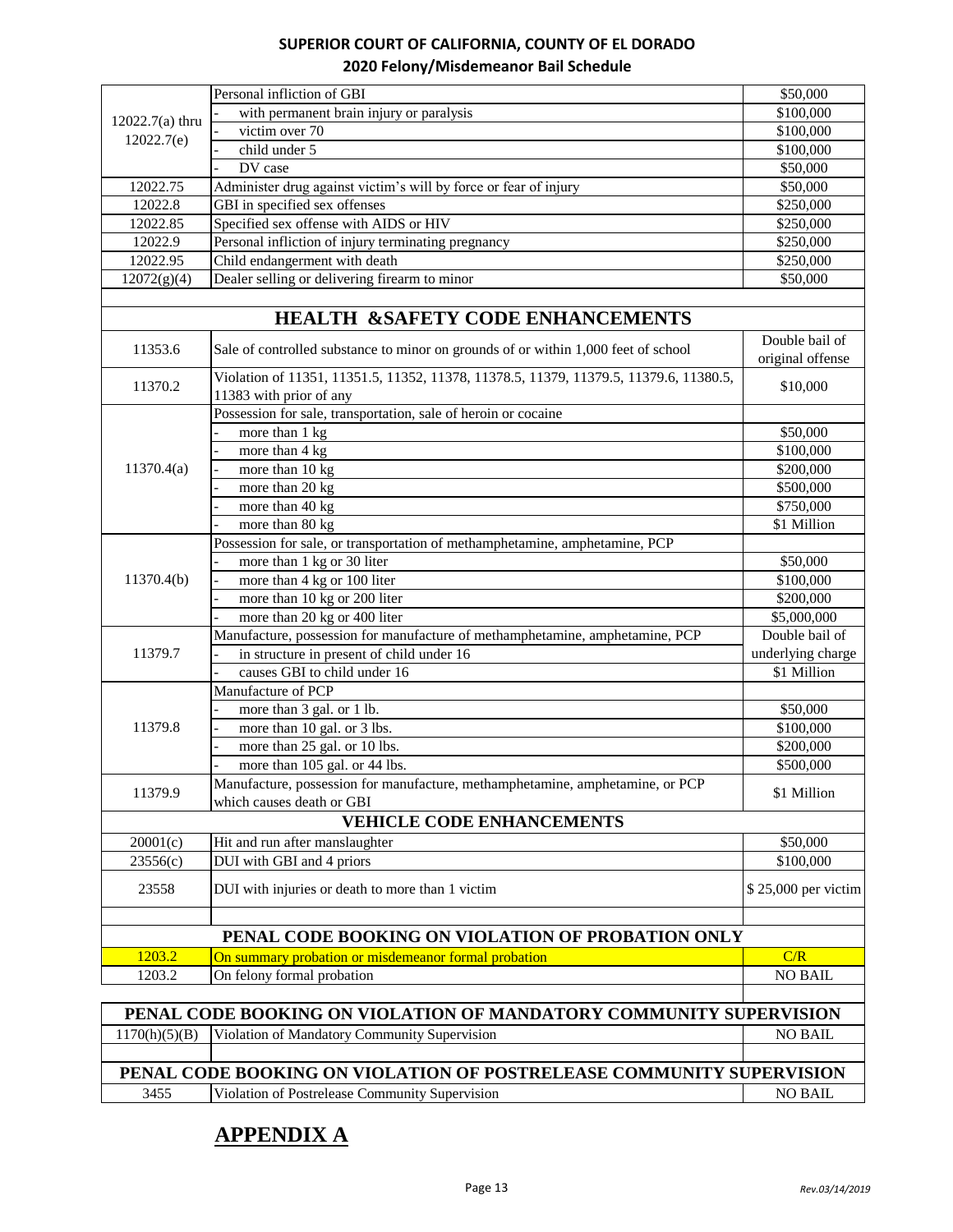#### **The offenses listed in the following are subject to Penal Code § 12022.53**

\*Any Felony Punishable By Death or Imprisonment in the State Prison for Life \*Any Attempt to Commit a Crime Listed Below Other Than an Assault

| <b>Penal Code</b> | <b>Description</b>                                    |
|-------------------|-------------------------------------------------------|
| 187               | Murder                                                |
| 203 or 205        | Mayhem                                                |
| 207. 209, 209.5   | Kidnapping                                            |
| 211               | Robbery                                               |
| 215               | Carjacking                                            |
| 220               | Assault with Intent to Commit a Specified Felony      |
| 245(d)            | Assault with a Firearm on a Peace Officer/Firefighter |
| 261 or 262        | Rape                                                  |
| 264.1             | Rape or Sexual Penetration in Concert                 |
| 286               | Sodomy                                                |
| 288 or 288.5      | Lewd Act on a Child                                   |
| 288a              | <b>Oral Copulation</b>                                |
| 289               | <b>Sexual Penetration</b>                             |
| 4500              | Assault by a Life Prisoner                            |
| 4501              | Assault by a Prisoner                                 |
| 4503              | Holding a Hostage by a Prisoner                       |

# **APPENDIX B**

**Violent Felonies (Penal Code § 667.5c):**

**Any Felony Punishable By Death or Imprisonment in the State Prison for Life**

| <b>Penal Code</b> | <b>Description</b>                                                                         |  |
|-------------------|--------------------------------------------------------------------------------------------|--|
|                   | Threats to victims or witnesses that would constitute felony violation of 186.22, Criminal |  |
| 136.1             | <b>Street Gang Activity</b>                                                                |  |
| 187, 189          | Murder                                                                                     |  |
| 192               | <b>Voluntary Manslaughter</b>                                                              |  |
| 203, 205          | Mayhem                                                                                     |  |
| $209 - 209.5$     | Kidnapping                                                                                 |  |
| 211               | Robbery                                                                                    |  |
| 212.5             | Robbery - In residence                                                                     |  |
| 664/212.5         | Attempted robbery - In residence                                                           |  |
| 215               | Carjacking                                                                                 |  |
| 220               | Assault with the intent to commit Mayhem, Rape, Sodomy, or Oral Copulation                 |  |
| $261(a)(2)$ , (6) | Rape by force, violence, duress, menace, fear or threat to retaliate                       |  |
| $262(a)(1)$ , (4) | Spousal rape by force, violence, duress, menace, fear or threat to retaliate               |  |
| 264.1             | Rape/sexual penetration in concert by force or violence                                    |  |
|                   | Sodomy by force, violence, duress, menace, or fear of immediate and unlawful bodily        |  |
| 286(c)            | injury on the victim or another person                                                     |  |
| 288               | Lewd acts on a child under the age of 14 years                                             |  |
| 288.5             | Continuous sexual abuse of a child                                                         |  |
| 288a(c)(2)        | Oral copulation by force, violence, duress, menace, or fear of immediate and unlawful      |  |
|                   | bodily injury on the victim or another person                                              |  |
|                   | Sexual penetration by force, violence, duress, menace, or fear of immediate and unlawful   |  |
| 289(a)            | bodily injury on the victim or another person                                              |  |
| $451(a)$ , (b)    | Arson causing GBI or burning of inhabited structure property                               |  |
| 459, 460(a)       | First degree burglary with person present                                                  |  |
| 518               | Extortion that would constitute a felony violation of 186.22; street gang activity         |  |
| 664/187           | Attempted murder                                                                           |  |
| 12308             | Explosion of device with intent to commit murder                                           |  |
| 12309             | Explosion of device or 12310                                                               |  |
| 12022.5           | Use of firearm in commission of felony                                                     |  |
| 12022.53          | Use of firearm in commission of felonies specified in Appendix A                           |  |
| 12022.55          | Intentional infliction of GBI or death by discharging firearm from vehicle                 |  |
| 12022.7           | Infliction of GBI in commission of felony                                                  |  |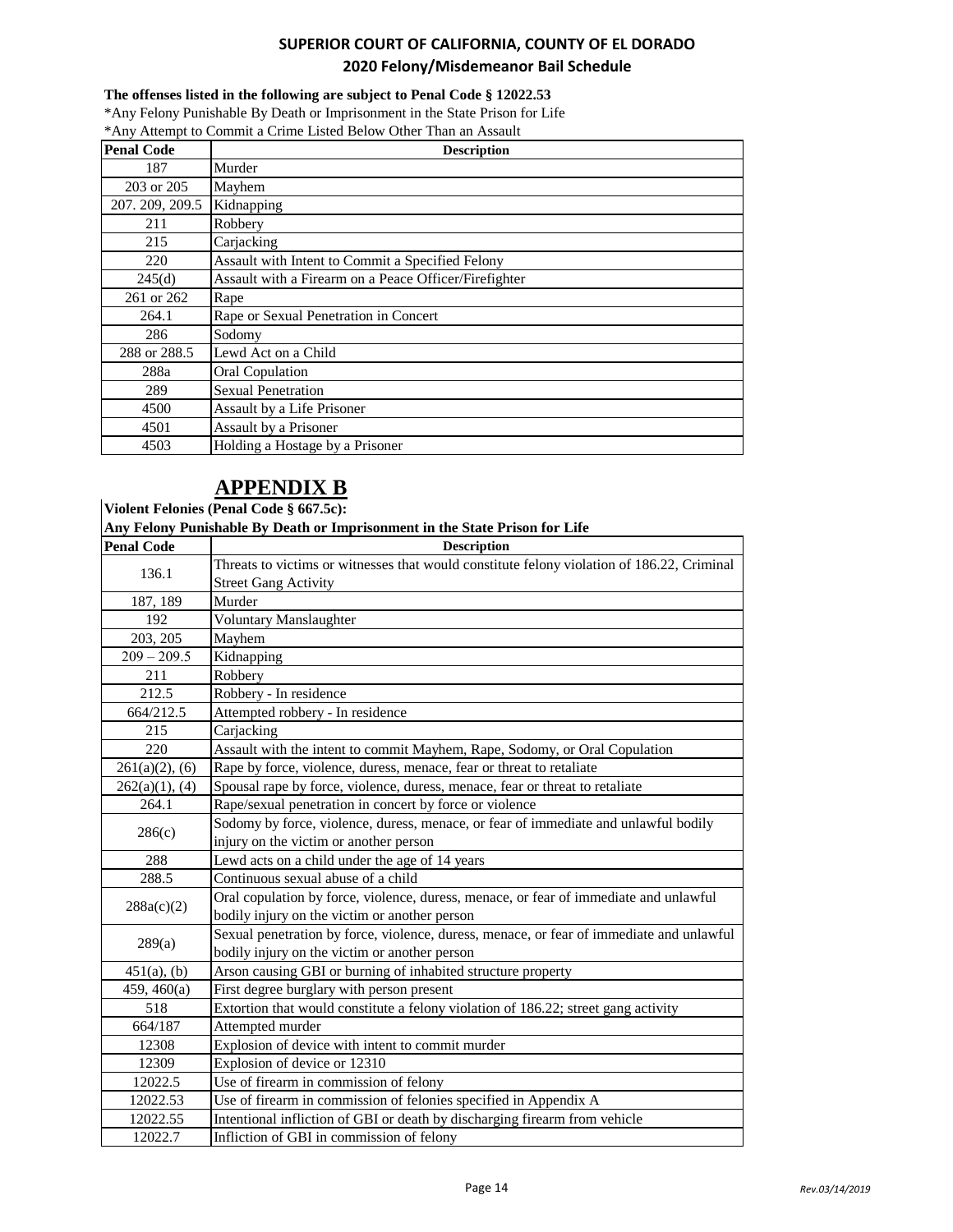| 12022.9 | Intentional infliction of injury on pregnant victim                  |
|---------|----------------------------------------------------------------------|
|         | $11418(b)$ , (c) Use of weapon of mass destruction widespread damage |

# **APPENDIX C**

**Serious Felonies - Penal Code §§ 1192.7(c); 1192.8(a):**

\*Any Felony Punishable By Death or Imprisonment in the State Prison for Life \*Any felony in which the defendant personally inflicts great bodily injury on any person, other than an accomplice, or any felony in which the defendant personally uses a firearm. \*Attempt to commit a felony punishable by death or imprisonment in the state prison for life. \*Any felony in which the defendant personally used a dangerous or deadly weapon. \*Selling, furnishing, administering, giving, or offering to sell, furnish, administer, or give to a minor any heroin, cocaine, phencyclidine (PCP), or any methamphetamine-related drug, as described in paragraph (2) or subdivision (d) of Section 11055 of the Health and Safety Code, or any of the precursors of methamphetamines, as described in subparagraph (A) of paragraph (1) of subdivision (f) of Section 11055 or subdivision (a) of Section 11100 of the Health and Safety Code.

\*Any attempt to commit "serious felony."

\*Any conspiracy to commit "serious felony."

| <b>Penal Code</b> | <b>Description</b>                                                                         |
|-------------------|--------------------------------------------------------------------------------------------|
| 136.1             | Intimidation of victims or witnesses                                                       |
| 186.22            | Criminal street gang activity that constitutes a felony                                    |
| 187, 189          | Murder                                                                                     |
|                   | Gross vehicular manslaughter involving personal infliction of GBI or personal use of       |
| 191.5(c)(1), (3)  | dangerous or deadly weapon                                                                 |
| 192(a)            | Voluntary manslaughter                                                                     |
| 192(c)(1), (3)    | Vehicular manslaughter involving personal infliction of GBI or personal use of dangerous   |
|                   | or deadly weapon                                                                           |
|                   | Vehicle manslaughter with vessel involving personal infliction of GBI or personal use of   |
| $192.5(a)$ , (c)  | dangerous or deadly weapon                                                                 |
| 203, 205          | Mayhem                                                                                     |
| $207 - 209.5$     | Kidnapping                                                                                 |
| 211               | Robbery or bank robbery                                                                    |
| 215               | Carjacking                                                                                 |
| 220               | Assault with the intent to commit mayhem, rape, sodomy, or oral copulation                 |
| 220, 211, 261     | Assault with intent to commit rape or robbery                                              |
| 244               | Throwing acid or flammable substances                                                      |
|                   | Assault with a deadly weapon, firearm, machinegun, assault weapon, or semiautomatic        |
| 245               | firearm or assault on a peace officer or firefighter                                       |
|                   | Assault with a deadly weapon against a public transit employee, custodial officer, or      |
| 245(c)            | school employee                                                                            |
|                   | Assault with a deadly weapon against a public transit employee, custodial officer, or      |
| 245.2 to 245.5    | school employee                                                                            |
| 246               | Discharge of a firearm at an inhabited dwelling, vehicle, or aircraft                      |
| 261, 262          | Rape                                                                                       |
| 264.1             | Commission of rape or sexual penetration in concern with another person                    |
|                   | Oral copulation by force, violence, duress, menace, threat or GBI, or fear of immediate    |
| 286(c)            | and unlawful bodily injury on the victim or another person                                 |
| 288.6             | Continuous sexual abuse of a child                                                         |
|                   | Sexual penetration by force, violence, duress, menace, threat of GBI, or fear of immediate |
| 289(a)            | and unlawful bodily injury on the victim or another person                                 |
| 422               | Criminal threats                                                                           |
| 451               | Arson                                                                                      |
| 459, 460          | First degree burglary                                                                      |
| 487               | Grand theft involving a firearm                                                            |
| 664/187           | Attempted murder                                                                           |
| 4500              | Assault by a life prisoner on a non-inmate                                                 |
| 4501              | Assault with a deadly weapon by an inmate                                                  |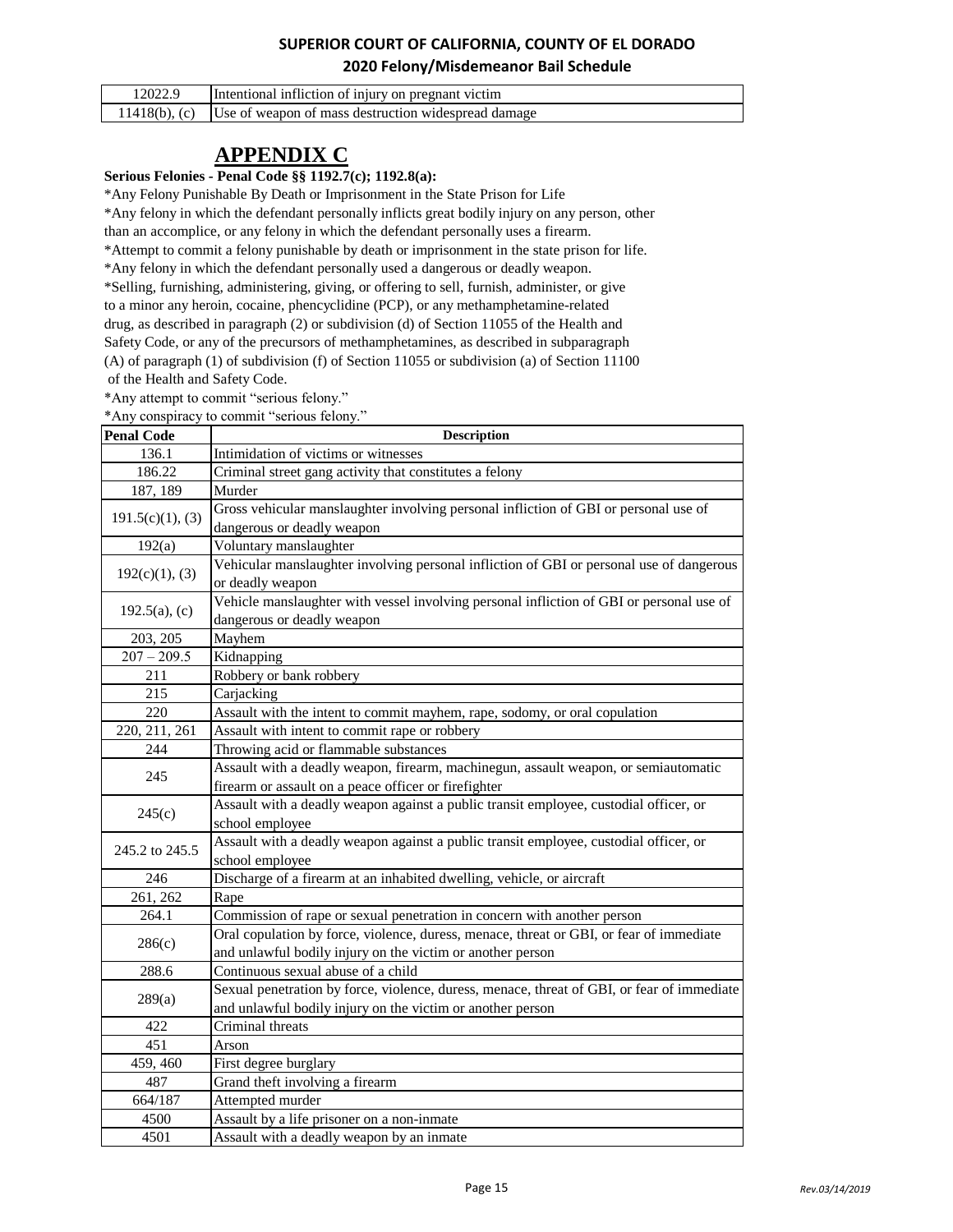| 4503                | Holding of a hostage by a person confined in a state prison                                |
|---------------------|--------------------------------------------------------------------------------------------|
| 12022.53            | Use of firearm in felonies listed in Appendix A                                            |
| $12034(c)$ , (d)    | Shooting from a vehicle                                                                    |
| 12303.3             | Exploding a destructive device or any explosive with intent to injure                      |
| 12308               | Exploding a destructive device or any explosive with intent to murder                      |
| 12309               | Exploding a destructive device or any explosive causing GBI                                |
| 12310               | Exploding a destructive device causing mayhem, death, or GBI                               |
| $11418(b)$ , (c)    | Use of weapon of mass destruction in form that may cause widespread damage                 |
|                     |                                                                                            |
| <b>VEHICLE CODE</b> | <b>Description</b>                                                                         |
| 2800.3              | Evading police officer causing death or injury with personal infliction of GBI or personal |
|                     | use of dangerous or deadly weapon                                                          |
|                     |                                                                                            |
|                     | Reckless driving causing bodily injury with personal infliction or GBI or personal use of  |
| 23104(b)            | dangerous or deadly weapon                                                                 |
| 23153               | DUI causing injury with personal infliction of GBI or personal use of a dangerous or       |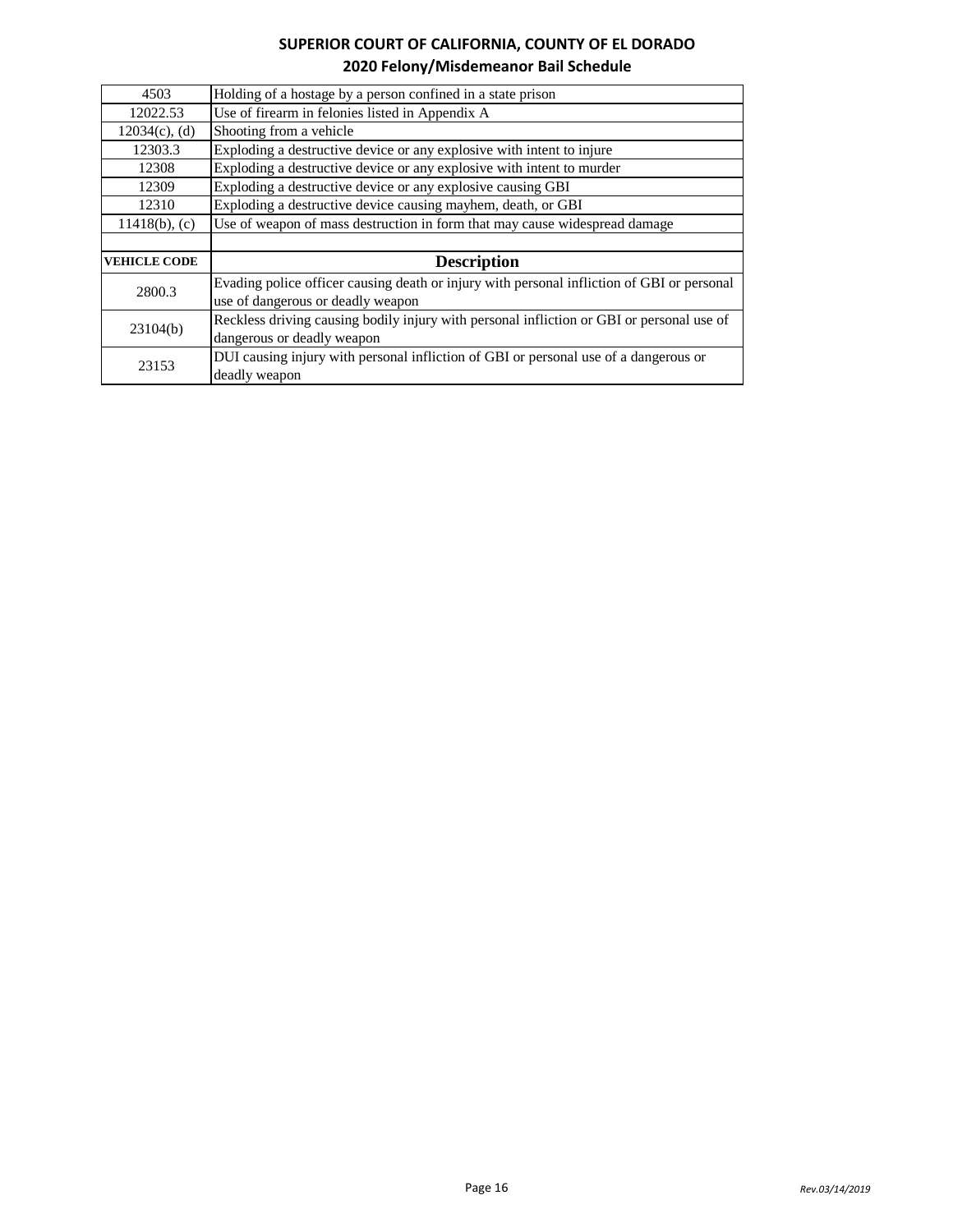# **MISDEMEANOR BAIL SCHEDULE**

| <b>Penal Code</b>          | <b>Description</b>                                                                              | <b>Presumptive Bail</b> |
|----------------------------|-------------------------------------------------------------------------------------------------|-------------------------|
| <b>Charges not</b>         |                                                                                                 | $C/R$ (cite $\&$        |
|                            | specifically listed Any misdemeanor offense without presumptive bail listed including H&S Codes | release)                |
| in the Bail                |                                                                                                 |                         |
| 69                         | <b>Resisting or Deterring Officer</b>                                                           | \$10,000                |
| 135                        | Destroying Evidence                                                                             | \$5,000                 |
| 148(a)(1)                  | Resisting, Delaying or Obstructing an Officer or EMT                                            | \$3,000                 |
| 148.3, 148.5               | <b>False Report of Crime or Emergency</b>                                                       | C/R                     |
| 152.3                      | Failure to Report Murder or Sex Crime-Child Victim                                              | \$3,000                 |
| 166(a)                     | Disobey court order                                                                             | $C/R$ (Non DV)          |
| 166(c)(1)                  | Violation of protective order in domestic violence case                                         | \$30,000                |
| 192(c)(2)                  | Vehicular manslaughter without gross negligence                                                 | \$5,000                 |
| 236/237(a)                 | False imprisonment                                                                              | \$5,000                 |
| 240                        | <b>Assault</b>                                                                                  | C/R                     |
| 242/243(a)                 | <b>Battery</b>                                                                                  | \$5,000                 |
| 243(b)                     | Battery on peace officer                                                                        | \$7,500                 |
| 243(e)(1)                  | Battery on spouse, etc.                                                                         | \$7,500                 |
| 243(d)                     | Battery with serious bodily injury                                                              | \$7,500                 |
| 245(a)(1) PC               | Assault With Deadly Weapon Or Force Likely To Produce Great Bodily Injury                       | \$7,500                 |
| 270                        | Failure to provide for children                                                                 | C/R                     |
| 272                        | Contributing to delinquency of a minor                                                          | C/R                     |
| 273a(a)                    | Child Cruelty: Causing Possible Injury/Death                                                    | \$15,000                |
| 273a(b)                    | Endangering child or causing or permitting child to suffer physical pain, mental suffering,     | \$10,000                |
|                            | or injury                                                                                       |                         |
| 273.5(a)                   | Spousal or cohabitant abuse                                                                     | \$25,000                |
| 273.6(a)                   | Violation of protective order in family law case                                                | \$25,000                |
| 273.6(b)                   | Violation of protective order resulting in injury, in family law case                           | \$35,000                |
| 290.018 (a), (d)           | Fail to Register as Required                                                                    | \$10,000                |
| or $(f)$                   |                                                                                                 |                         |
| 311.11                     | Possess/Control any matter relating to sexual conduct of a minor                                | \$25,000                |
| 314                        | Lewdness obscenity $-1$ <sup>st</sup> offense                                                   | \$5,000                 |
| 384A                       | <b>Cutting Christmas trees without a permit</b>                                                 | C/R                     |
| 415                        | Disturbing the peace                                                                            | C/R                     |
| 417                        | Brandishing a weapon                                                                            | \$10,000                |
| 422                        | Criminal threats                                                                                | \$25,000                |
| 476A                       | Bad checks - misdemeanor                                                                        | C/R                     |
| 488                        | Petty theft (If Infraction-Fine \$154.00)                                                       | C/R                     |
| $\overline{537(a)}$        | Defrauding an innkeeper                                                                         | C/R                     |
| 594(b)(2)(a)               | Maliciously injures or destroys real or personal property (less than \$400)                     | C/R                     |
| 597                        | Killing, maiming, or abusing animals                                                            | \$5,000                 |
| 647.6                      | Molesting a child                                                                               | \$10,000                |
| 647(e)                     | Loitering                                                                                       | C/R                     |
| 647(f)                     | Drunk in a public place                                                                         | $C/R$ (when sober)      |
| 647(h)                     | Prowling                                                                                        | C/R                     |
| 836.6                      | Escape or attempt to escape from that custody after magistrate or judge has ordered that        | \$25,000                |
|                            | person remanded                                                                                 |                         |
|                            |                                                                                                 |                         |
| <b>HEALTH &amp;</b>        |                                                                                                 | <b>PRESUMPTIVE</b>      |
| <b>SAFETY CODE</b>         | <b>OFFENSE DESCRIPTION</b>                                                                      | <b>BAIL</b>             |
| 11350                      | <b>Possession of Specified Narcotics</b>                                                        | C/R                     |
| $11358(b)(3) (A)$ -<br>(G) | Cultivation of Marijuana                                                                        | \$100,000               |
| 11377                      | <b>Possession of Specified Narcotics</b>                                                        | C/R                     |
| 11550                      | Under the influence of Controlled Substance                                                     | $C/R$ (when sober)      |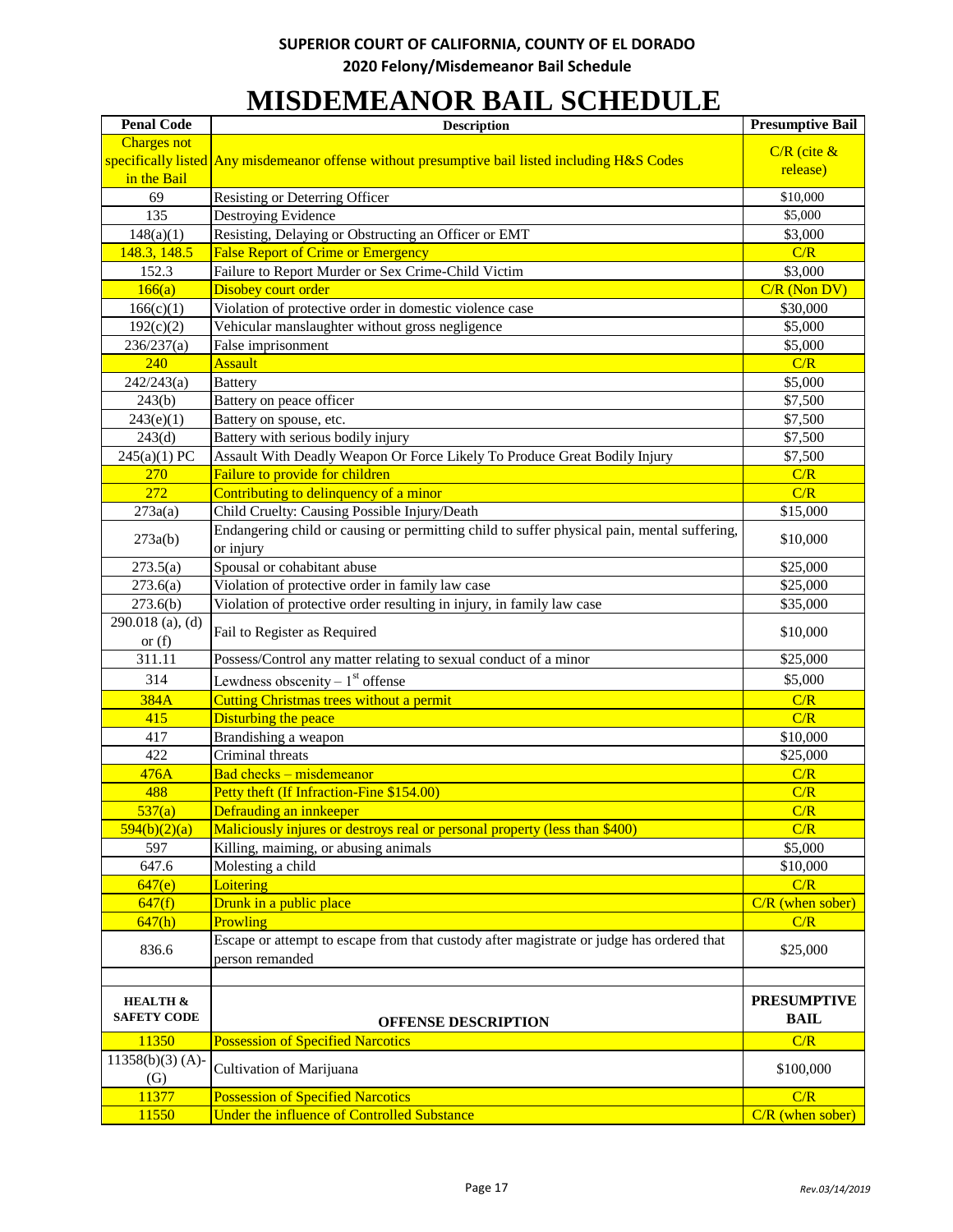| <b>VEHICLE CODE</b><br><b>SECTION</b>             | <b>OFFENSE DESCRIPTION</b>                                                                                                                                    | <b>PRESUMPTIVE</b><br><b>BAIL</b> |
|---------------------------------------------------|---------------------------------------------------------------------------------------------------------------------------------------------------------------|-----------------------------------|
| 10851(e)                                          | Auto Theft W/ Prior                                                                                                                                           | \$50,000                          |
|                                                   | Suspended/revoked license                                                                                                                                     | C/R                               |
| 14601,                                            | With 1 prior                                                                                                                                                  | C/R                               |
| 14601.1,                                          | With 2 priors                                                                                                                                                 | \$7,500                           |
| 14601.2, 14601.5                                  | With 3 or more priors                                                                                                                                         | \$10,000                          |
| 20002(a)                                          | Hit and run causing property damage                                                                                                                           | C/R                               |
| 23104                                             | Reckless driving causing bodily injury                                                                                                                        | \$15,000                          |
| 23112(A)(B)                                       | Dumping on highway                                                                                                                                            | C/R                               |
| 23112.5                                           | Hazardous materials – notification of agency                                                                                                                  | C/R                               |
| 23113(A)                                          | Removal of material from highway                                                                                                                              | C/R                               |
| 23114                                             | Spilling load on highway                                                                                                                                      | C/R                               |
| 23115                                             | Rubbish vehicle cover required                                                                                                                                | C/R                               |
| 23116                                             | <b>Transport of minors without restraints</b>                                                                                                                 | C/R                               |
| 23117                                             | <b>Transport of animals without restraints</b>                                                                                                                | C/R                               |
| 23120                                             | Side vision obstructed by temple width of glasses                                                                                                             | C/R                               |
| 23127                                             | Motor vehicle on riding/hiking trails                                                                                                                         | C/R                               |
| 23128(A)                                          | Snow mobile on highway                                                                                                                                        | C/R                               |
| $23128(B) - (D)$                                  | Snow mobile $-$ negligent operation pursuing game or trespassing                                                                                              | C/R                               |
| 23129                                             | Obstructed camper exit                                                                                                                                        | C/R                               |
| 23130(A)                                          | Vehicle noise limit                                                                                                                                           | C/R                               |
| 23130.5                                           | Vehicle noise limits – specified areas                                                                                                                        | C/R                               |
| 23135                                             | Modified motorized bicycle                                                                                                                                    | C/R                               |
| $23152(a) - (e)^*$                                | Driving under influence of alcohol/drugs 1 <sup>st</sup> offense                                                                                              | $C/R$ (when sober)                |
| $23152(a) - (e)^*$                                | Prior within 10 years                                                                                                                                         | $C/R$ (when sober)                |
| $23152(a) - (e)*$                                 | Driving under influence alcohol/drugs w/2 priors within 10 years                                                                                              | \$25,000                          |
| $23152(a) - (e)^*$                                | Driving under influence of alcohol/drugs w/3 or more priors within 10 years                                                                                   | See Felony<br>Schedule            |
|                                                   | *Above Offenses w/ 0.15% to 0.19% add \$5,000 w/ 0.20% or more add \$10,000                                                                                   |                                   |
| $23153(a) - (b)$                                  | Driving under the influence causing injury                                                                                                                    | \$25,000                          |
| 23220                                             | Drinking while driving                                                                                                                                        | C/R                               |
| 23221                                             | Drinking in a vehicle - passenger                                                                                                                             | C/R                               |
| 23222(A)                                          | Possession of open container – driver                                                                                                                         | C/R                               |
| 23222(B)                                          | Possession of marijuana by driver                                                                                                                             | C/R                               |
| 23223                                             | Possession of open container – passenger                                                                                                                      | C/R                               |
| 23224(A)(B)                                       | Possession of alcohol by minor                                                                                                                                | C/R                               |
| 23225                                             | Storage of open container                                                                                                                                     | C/R                               |
| 23226                                             | Open container – passenger compartment                                                                                                                        | C/R                               |
| $23247(A) - (E)$                                  | Unlawful to rent/loan vehicle; solicit someone to engage required interlock device; flow<br>into device/start; tamper with vehicle requiring interlock device | C/R                               |
| 23253                                             | <b>Failure to obey officers at vehicle crossing</b>                                                                                                           | C/R                               |
| 40508(a)                                          | Fail To Appear                                                                                                                                                | C/R                               |
| 40508(b)                                          | Fail To Pay                                                                                                                                                   | C/R                               |
| <b>ENHANCEMENTS</b>                               |                                                                                                                                                               |                                   |
|                                                   | On misdemeanor probation                                                                                                                                      | C/R                               |
|                                                   | On felony probation                                                                                                                                           | ADD: \$5,000                      |
|                                                   |                                                                                                                                                               |                                   |
| PENAL CODE BOOKING ON VIOLATION OF PROBATION ONLY |                                                                                                                                                               |                                   |
| 1203.2                                            | On summary probation or misdemeanor formal probation                                                                                                          | C/R                               |
| 1203.2                                            | On felony formal probation                                                                                                                                    | <b>NO BAIL</b>                    |
|                                                   |                                                                                                                                                               |                                   |